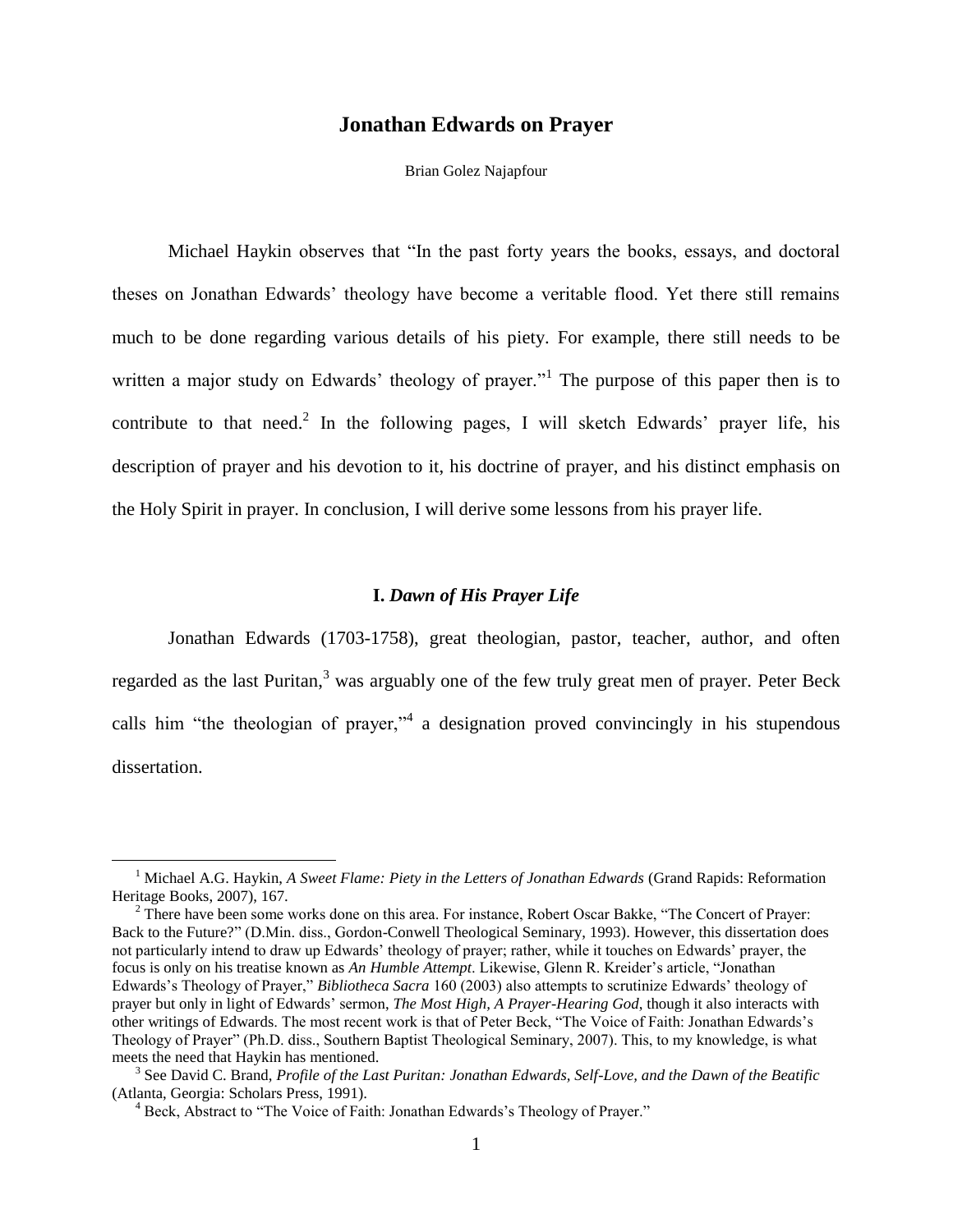Born in a Christian home, as the only boy among eleven children, Edwards lived in a

prayerful atmosphere. His father who was a minister and godly mother reared him with piety and

prayer, as Sereno Dwight, Edwards' grandson, points out:

Many were the prayers presented by parental affection that this only and beloved son might be filled with the Holy Spirit; from a child know the Holy Scriptures; and be great in the sight of the Lord. They who thus fervently and constantly commended him to God, manifested equal diligence in training him up for God. Prayer excited to exertion, and exertion again was encouraged by prayer. The domestic circle was a scene of supplication, and it was a scene of instruction.

The faithful religious instructions of his parents "rendered him when a child familiarly conversant with God and Christ, with his own character and duty, with the way of salvation, and with the nature of that eternal life which, begun on earth, is perfected in heaven." *Their prayers were not forgotten, and their efforts did not remain without effect*. 5

No wonder then why as young as seven or eight years old, Edwards already learned to pray with

what may be considered 'extraordinary zeal.' Recalling his childhood life, Edwards records in

his *Personal Narrative*, written when he was probably thirty-five years old:<sup>6</sup>

I had a variety of concerns and exercises about my soul from my childhood; but I had two more remarkable seasons of awakening, before I met with that change by which I was brought to those new dispositions, and that new sense of things, that I have since had, the first time was when I was a boy, some years before I went to college, at a time of remarkable awakening in my father's congregation. I was then very much affected for many months, and concerned about the things of religion, and my soul's salvation; and was abundant in religious duties. *I used to pray five times a day in secret and to spend much time in religious conversation with other boys; and used to meet with them to pray together*. 7

Edwards adds:

 $\overline{a}$ 

I experienced I know not what kind of delight in religion. My mind was much engaged in it, and had much self-righteous pleasure, and it was my delight to abound in religious duties. *I, with some of my schoolmates, joined together and* 

<sup>&</sup>lt;sup>5</sup> Sereno E. Dwight, "Memoirs of Jonathan Edwards," in *The Works of Jonathan Edwards*, vol. 1, ed. Edward Hickman (1834; reprint, Edinburgh: The Banner of Truth Trust, 1974), xii (italics mine).

<sup>&</sup>lt;sup>6</sup> See Donald S. Whitney, "Pursuing A Passion For God Through Spiritual Disciples: Learning From Jonathan Edwards," in *A God Entranced Vision of All Things: The Legacy of Jonathan Edwards*, ed. John Piper and Justin Taylor (Wheaton: Crossway Books, 2004), 117.

 $^7$  Dwight, "Memoirs of Jonathan Edwards," xii (italics mine).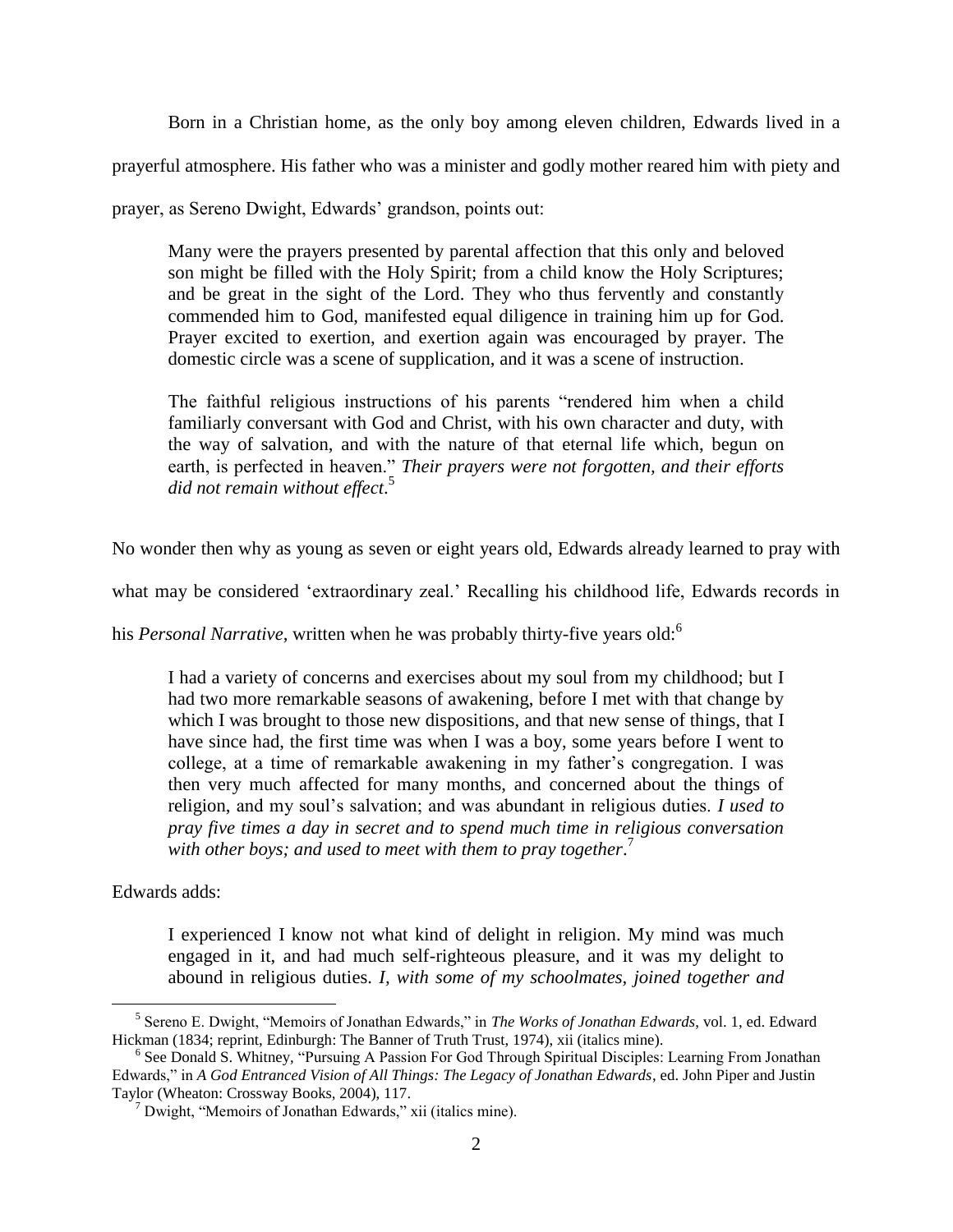*built a booth in a swamp, in a very retired spot, for a place of prayer. And besides, I had particular secret places of my own in the woods, where I used to retire by myself; and was from time to time much affected*. 8

Here the very young Edwards already showed maturity in his prayer life. But as Haykin recognizes: "this childhood spirituality – albeit a prognostication of his future interests – soon

disappeared."<sup>9</sup> The time came that the young Edwards completely lost his zeal in prayer:

But, in progress of time, my convictions and affections wore off, and I entirely lost all those affections and delights, and left off secret prayer, at least as to any constant preference of it; and turned like a dog to his vomit, and went on in the ways of sin. Indeed, I was at times very uneasy, especially towards the latter part of my time at college, when it pleased God to seize me with a pleurisy; in which he brought me nigh to the grave and shook me over the pit of hell. And yet it was not long after my recovery, before I fell again into my old ways of sin.<sup>10</sup>

At this time, Edwards was actually wrestling with his salvation:

My concern now wrought more by inward struggles and conflicts, and selfreflection. I made seeking my salvation the main business of my life. But yet, it seems to me, I sought it after a miserable seeking ever succeeded. I was indeed brought to seek salvation, in a manner that I never was before; I felt a spirit to part with all things in the world, for an interest in Christ. My concern continued, and prevailed, with many exercising thoughts and inward struggles; but yet it never seemed to be proper, to express that concern by the name of terror.<sup>11</sup>

One of his struggles was about the doctrine of God's sovereignty in salvation. He could not accept this doctrine, because to him it appeared "like a horrible doctrine."<sup>12</sup> But when he, through the "extraordinary influence of God's Spirit," became "convinced, and fully satisfied" with this doctrine, his mind began to rest in it.<sup>13</sup> What he previously called "a horrible doctrine"

<sup>8</sup> Ibid., (italics mine).

<sup>9</sup> Michael A. G. Haykin, *Jonathan Edwards: The Holy Spirit in Revival* (New York: Evangelical Press, 2005), 8.

 $10$  Dwight, "Memoirs of Jonathan Edwards," xii.

 $11$  Ibid.

 $12$  Ibid.

 $13$  Ibid.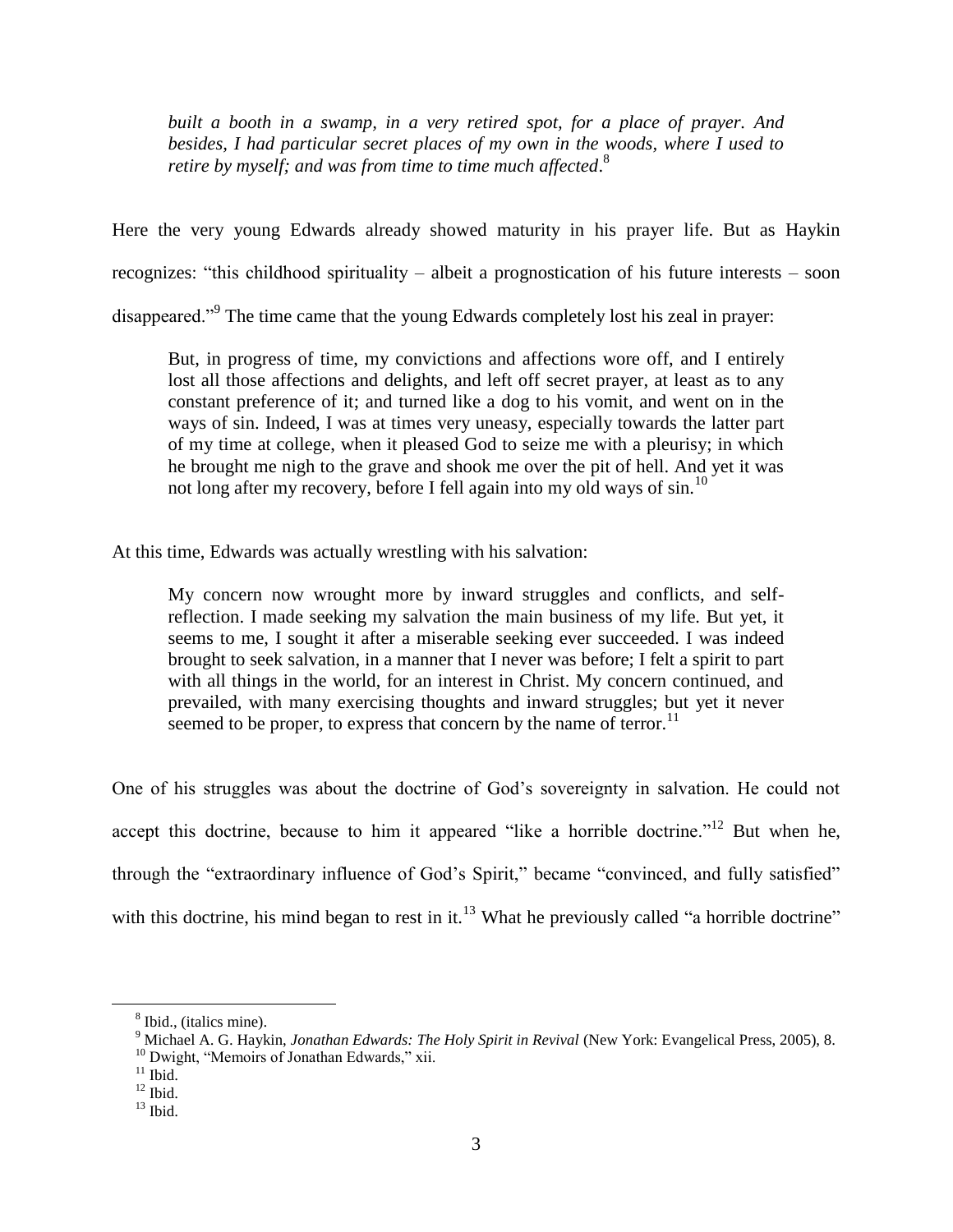now became "pleasant, bright, and sweet" for him.<sup>14</sup> This experience coupled with his encounter with the words in1 Timothy 1:17: "Now unto the King eternal, immortal, invisible, the only wise God, be honour and glory for ever and ever. Amen,"<sup>15</sup> brought him a "sort of inward, sweet delight in God and divine things."<sup>16</sup> As Edwards writes:

As I read the words [in 1 Tim. 1:17], there came into my soul, and was as it were diffused through it, a sense of the glory of the Divine Being; a new sense, quite different from any thing I ever experienced before. Never any words of Scripture seemed to me as these words did. I thought with myself, how excellent a Being that was, and how happy I should be, if I might enjoy that God, and be rapt up to him in heaven; and be as it were swallowed up in him for  $|^{17}$ 

He continues:

I kept saying, and as it were singing, over these words of Scripture to myself; *and went to pray to God that I might enjoy him; and prayed in a manner quite different from what I used to do, with a new sort of affection*. But it never came into my thought, that there was any thing spiritual, or of a saving nature, in this.<sup>18</sup>

This experience marks the conversion of Edwards in 1721, probably during the spring,<sup>19</sup> when he

was seventeen years old. $^{20}$  Here he attests:

From about that time I began to have a new kind of apprehensions and ideas of Christ, and the work of redemption, and the glorious was of salvation by him. An inward, sweet sense of these things, at times, came into my heart; and my soul

<sup>&</sup>lt;sup>14</sup> Ibid., xiii.

 $15$  All scriptural quotations in this paper are directly taken from Edwards' pen, unless noted otherwise. In this regard, two things should be remembered: (1) Edwards consistently used the 1611 King James Version of the Bible in his sermons, and (2) as John F. Wilson observes: "Edwards appears to have quoted Scripture from memory, and he is not always accurate,"' cited in Kreider, "Jonathan Edwards's Theology of Prayer," 437.

 $16$  Dwight, "Memoirs of Jonathan Edwards," xiii.

 $17$  Ibid.

<sup>&</sup>lt;sup>18</sup> Ibid., (italics mine).

<sup>19</sup> Haykin, *Jonathan Edwards: The Holy Spirit in Revival*, 8. Whitney also holds the same date (spring of 1721), "Pursuing A Passion For God Through Spiritual Disciples: Learning From Jonathan Edwards," 112. For more details about the date of Edwards' conversion, see Iain H. Murray, *Jonathan Edwards: A New Biography* (Edinburg: The Banner Of Truth Trust, 1996), 35-37. See also George M. Marsden, *Jonathan Edward: A Life* (New Haven: Yale University Press, 2003), 39-43. I owe these references to Haykin in his endnotes, *Jonathan Edwards: The Holy Spirit in Revival*, 186. One may also want to see the first chapter of Harold Simonson's book, *Jonathan Edwards: Theologian of the Heart*, (Grand Rapids: Eerdmans Publishing Company, 1974), 17-32. That chapter is titled "Edwards' Record of Conversion."

<sup>&</sup>lt;sup>20</sup> Edwards was born October 5, 1703. Thus, assuming his conversion took place during the spring of 1721, he was then yet seventeen years old.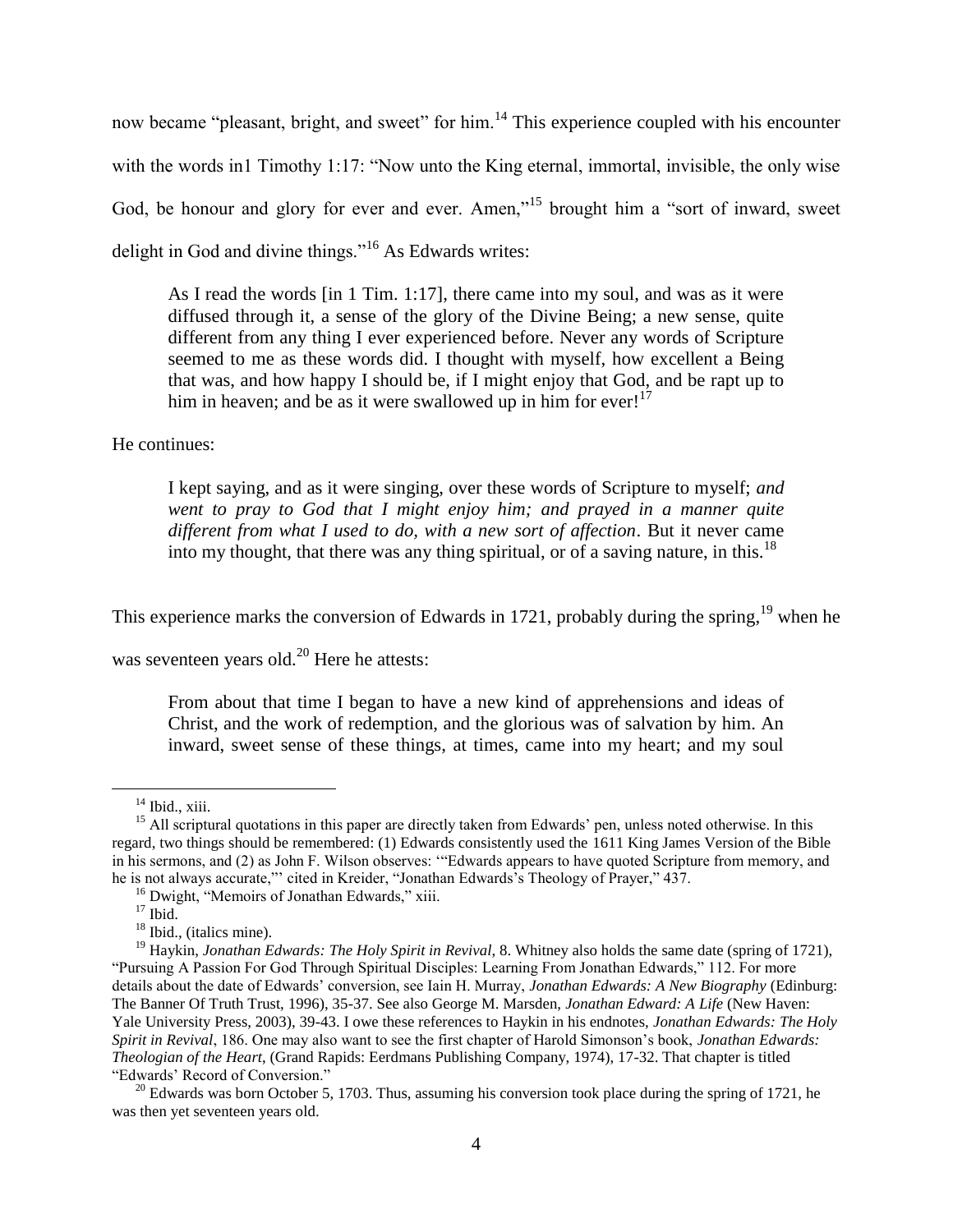was led away in pleasant views and contemplation of them. And my mind was greatly engaged to spend time in reading and meditating on Christ, on the beauty and excellency of his person, and the lovely way of salvation by free grace in  $\mathrm{him.}^{21}$ 

What is noteworthy here is his testimony that after his conversion he prayed in a way quite different from what he used to do, with a new kind of affection. This indicates that he only truly enjoyed communing with God, when he came to know the Lord Jesus Christ. His childhood prayer life was not yet an activity of his born again soul. It was only a manifestation of God's common grace in his life. Edwards describes it this way:

Those former delights never reached the heart; and did not arise from any sight of the divine excellency of the things of God; or any taste of the soul-satisfying and life giving good there is in them.<sup>2</sup>

Hence, it can be learned that first, even an unbeliever can have zeal in prayer, but without genuine conversion, this zeal will eventually expire; and second, it is only when one experiences authentic conversion that he can really come with delight and passion to God's presence.

# **II.** *Description of Prayer and His Devotion in It*

# **A. Customary work of the soul**

Edwards understands prayer as a natural work of the born again soul. Writing of the

transformation in his life, Edwards says:

My mind was greatly fixed on divine things; almost perpetually in the contemplation of them. I spent most of my time in thinking of divine things, year after year; often walking alone in the woods, and solitary places, for meditation, soliloquy, and prayer, and converse with God; and it was always my manner, at

 $^{21}$  Ibid.

 $22$  Dwight, "Memoirs of Jonathan Edwards," xiii.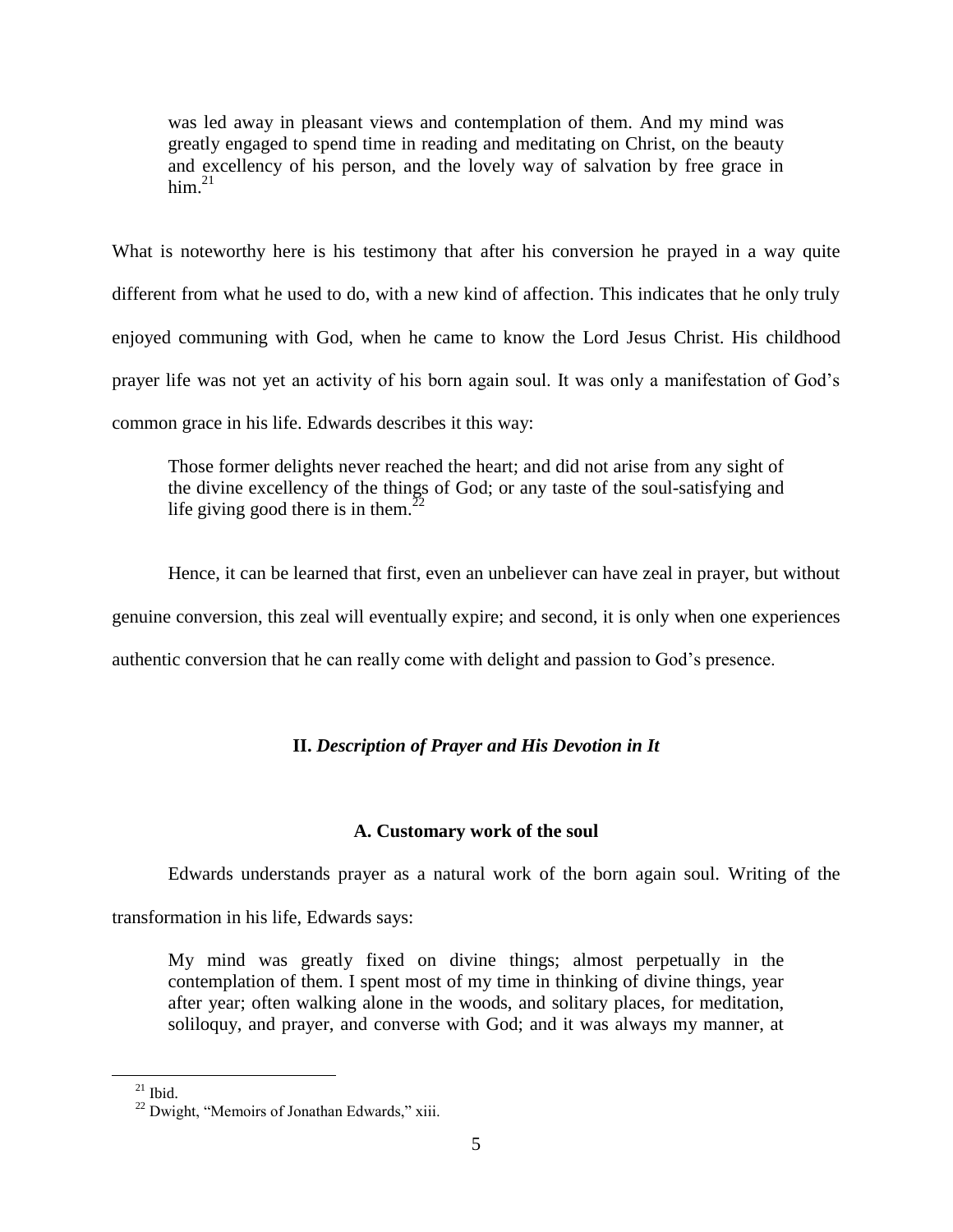such times, to sing forth my contemplations. I was almost constantly in ejaculatory prayer, wherever I was.  $23$ 

Then comes his famous line in prayer:

Prayer seemed to be natural to me, as a breath by which the inward burnings of my heart had vent. $^{24}$ 

This echoes Thomas Watson's words: "Prayer is the soul's breathing itself into the bosom of its heavenly Father.<sup>25</sup> George Marsden, who has written a massive biography of Edwards, succinctly summarizes Edwards' prayer life which shows how natural or customary prayer was to him:

Edwards usually rose at four or five in the morning in order to spend thirteen hours in his study.... He began the day with private prayers followed by family prayers, by candlelight in winter. Each meal was accompanied by household devotions, and at the end of each day Sarah joined him in his study for prayers. Jonathan kept secret the rest of his daily devotional routine, following Jesus' command to pray in secret. Throughout the day, his goal was to remain constantly with a sense of living in the presence of God, as difficult as that might be. Often he added secret days of fasting and additional prayers.<sup>26</sup>

Donald Whitney adds: "Prayer, then, for Edwards was both planned and informal, scheduled and

spontaneous, on a daily basis."<sup>27</sup> To adopt the words of Puritan William Gurnal:

[Prayer was] the same to the new creature as crying is to the natural. The child is not learned by art or example to cry, but instructed by nature; it comes into the world crying. Praying is not a lesson got by forms and rules of art, but flowing from principles of new life. $^{28}$ 

Indeed, on the day Edwards was converted, prayers began to flow naturally from his new life.

 $23$  Ibid.

 $^{24}$  Ibid.

<sup>25</sup> Cited in Isaac David Ellis Thomas, comp. ed., *The Golden Treasury of Puritan Quotations* (Carlisle, Pa.: Banner of Truth, 1977), 209.

<sup>26</sup> George M. Marsden, *Jonathan Edward: A Life* (New Haven: Yale University Press, 2003), 133.

<sup>&</sup>lt;sup>27</sup> Whitney, "Pursuing A Passion For God Through Spiritual Disciples: Learning From Jonathan Edwards," 115.

<sup>28</sup> Cited in Thomas, comp. ed., *The Golden Treasury of Puritan Quotations*, 209-10.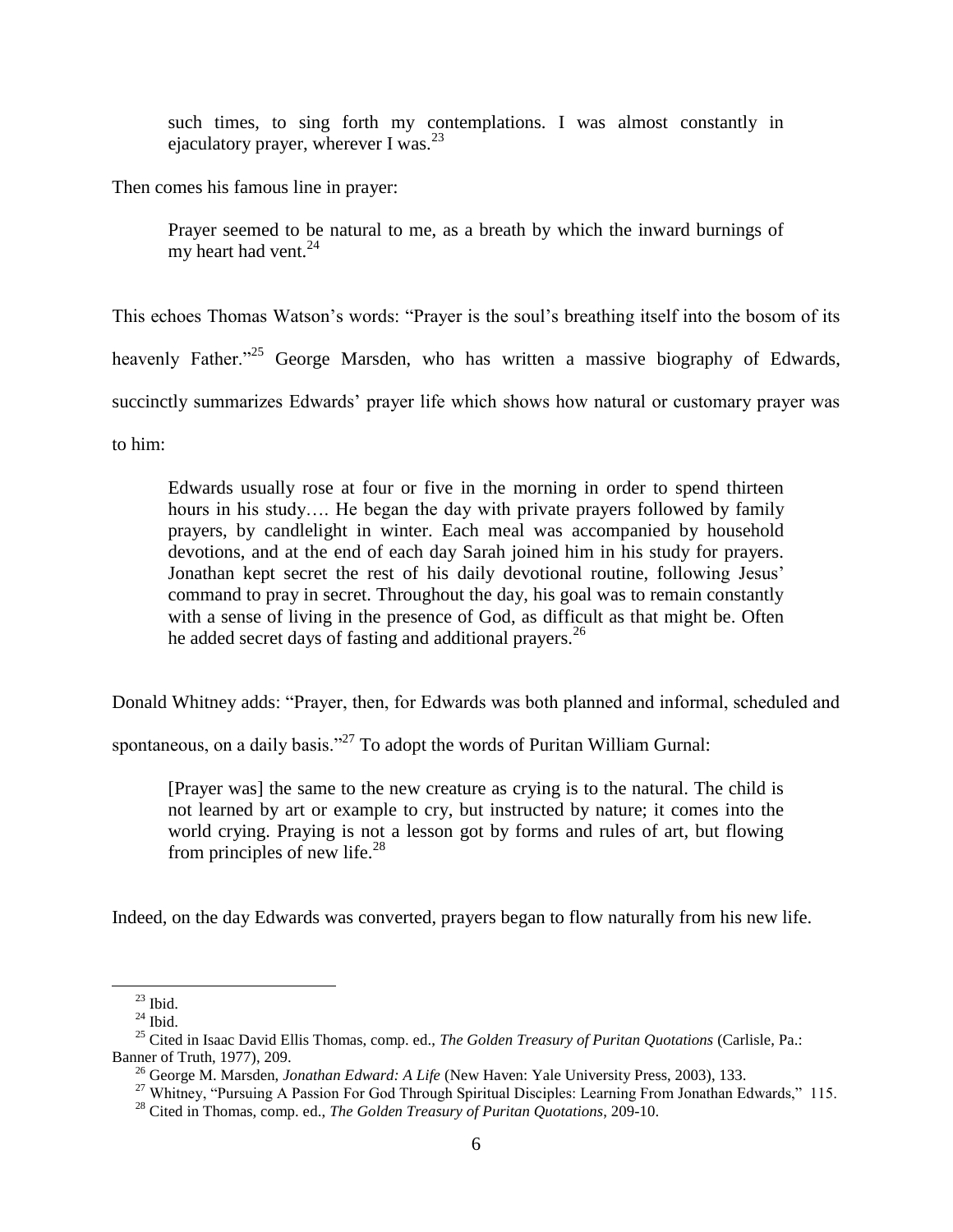### **B. Closet prayer**

Closet or secret prayer for Edwards was also of prime importance. His first biographer

Samuel Hopkins is able to testify of this:

Mr. Edwards made a secret of his private devotion, and therefore it cannot be particularly known: though there is much evidence, that he was punctual, constant and frequent in secret, and often kept days of fasting and prayer in secret; and set apart time for serious, devout meditation on spiritual and eternal things, as part of his religious exercise in secret.<sup>29</sup>

Normally Edwards spent his private supplications to pray for the advancement of Christ's

kingdom in the world, a theme crucial to his theology:

I had great longings for the advancement of Christ's kingdom in the world; my secret prayers used to be, in great part, taken up in praying for it.<sup>30</sup>

Sadly, Edwards' emphasis on personal devotion often led others to accuse him of being

antisocial.<sup>31</sup> However, Whitney explains: "Some of his habits for seclusion are understandable

when we realize that his study, writing, and sermon preparation had to be done in the same house

with a wife, eleven children, servants, and frequent guests.<sup>32</sup>

Sometimes Edwards would also go out with his friend John Smith to a solitary place to

talk about the things of God:

 $\overline{a}$ 

I very frequently used to retire into a solitary place, on the banks of Hudson's river, at some distance from the city, for contemplation on divine things and secret converse with God; and had many sweet hours there. *Sometimes Mr. Smith and I walked there together, to converse on the things of God; and our conversation used to turn much on the advancement of Christ's kingdom in the world, and the glorious things that God would accomplish for his church in the latter days*. 33

<sup>&</sup>lt;sup>29</sup> Cited in Whitney, "Pursuing A Passion For God Through Spiritual Disciples: Learning From Jonathan Edwards," 119.

 $30$  Dwight, "Memoirs of Jonathan Edwards," xiv.

<sup>&</sup>lt;sup>31</sup> Whitney, "Pursuing A Passion For God Through Spiritual Disciples: Learning From Jonathan Edwards," 117.  $32$  Ibid.

 $33$  Dwight, "Memoirs of Jonathan Edwards," xiv (italics mine).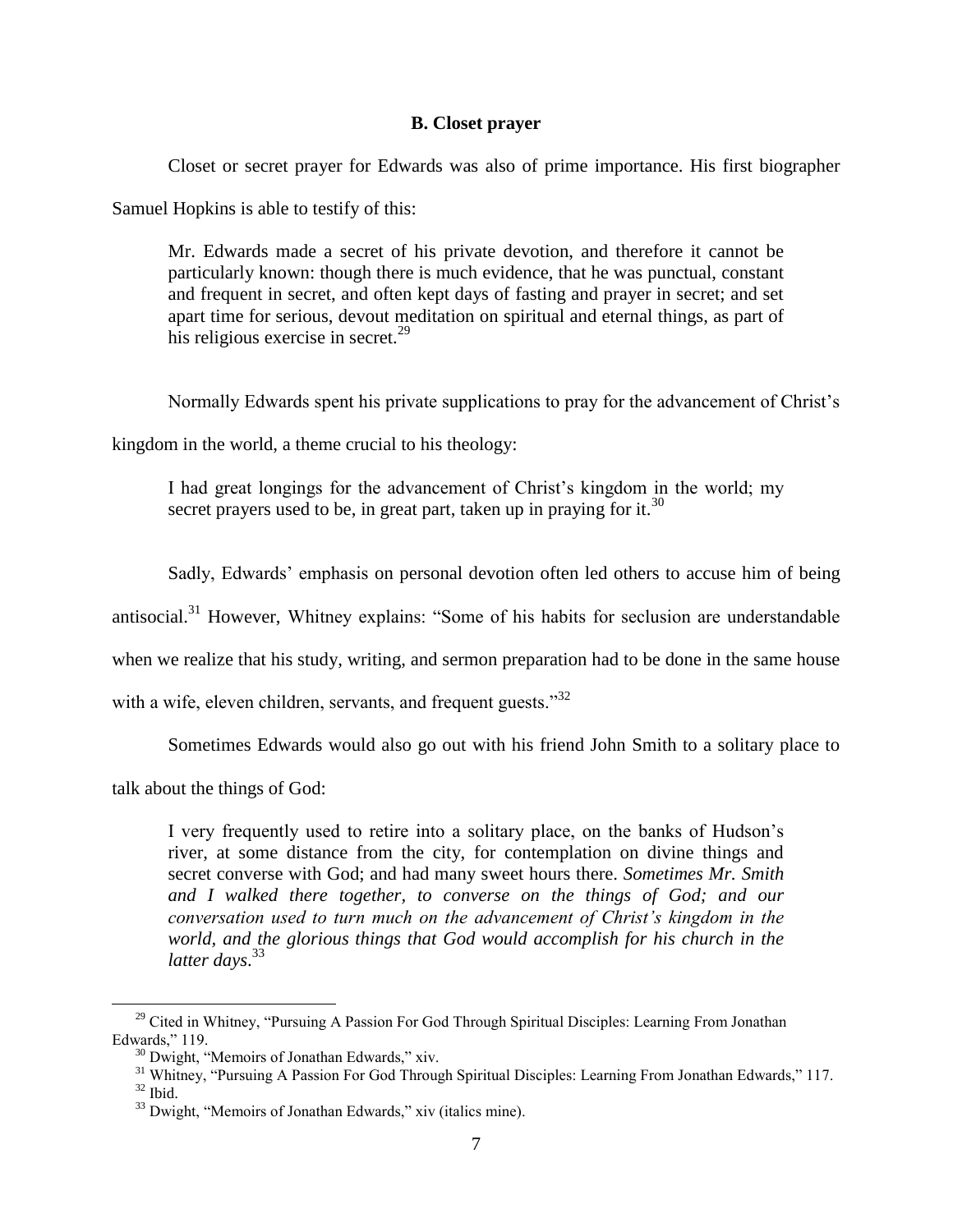This shows that Edwards was not antisocial, though he tended to stress private devotion, or what

he called 'close meditation' or 'secret converse with God.' For instance in his treatise, *On* 

*Religious Affections*, he tells his readers:

Some are greatly affected when in company; but have nothing that bears any manner of proportion to it in secret, in close meditation, prayer and conversing with God when alone, and separated from all the world. A true Christian doubtless delights in religious fellowship and Christian conversation, and finds much to affect his heart in it; but he also delights at times to retire from all mankind, to converse with God in solitude. And this also has its peculiar advantages for fixing his heart, and engaging his affections. True religion disposes persons to be much alone in solitary places, for holy meditation and prayer.<sup>34</sup>

But again his special emphasis on the practice of personal communion does not mean that

he disregards the importance of public devotion:

there is much in christian conversation, social and public worship, tending greatly to refresh and rejoice the hearts of the saints. But this is all that I aim at by what has been said, to show that it is the nature of true grace, however *it loves christian society in its place*, in a peculiar manner to delight in retirement, and secret converse with God.<sup>35</sup>

Here Edwards actually seeks to balance secret and social spirituality, though as previously

mentioned, undeniably he gave more weight to privacy. Nevertheless, true religion, for him,

delights in both, as he concludes:

So that if persons appears greatly engaged in social religion, and but little in the religion of the closet, and are often highly affected when with others, and but little moves when they have none but God and Christ to converse with, it looks very darkly upon their religion.<sup>36</sup>

<sup>&</sup>lt;sup>34</sup> Jonathan Edwards, "On Religious Affections," in *The Works of Jonathan Edwards*, vol. 1, ed. Edward Hickman (1834; reprint, Edinburgh: The Banner of Truth Trust, 1974), 311-12. I owe this reference to Whitney, "Pursuing A Passion For God Through Spiritual Disciples: Learning From Jonathan Edwards," 117-18.

 $35$  Edwards, "On Religious Affections," 312 (italics his).

<sup>36</sup> Ibid.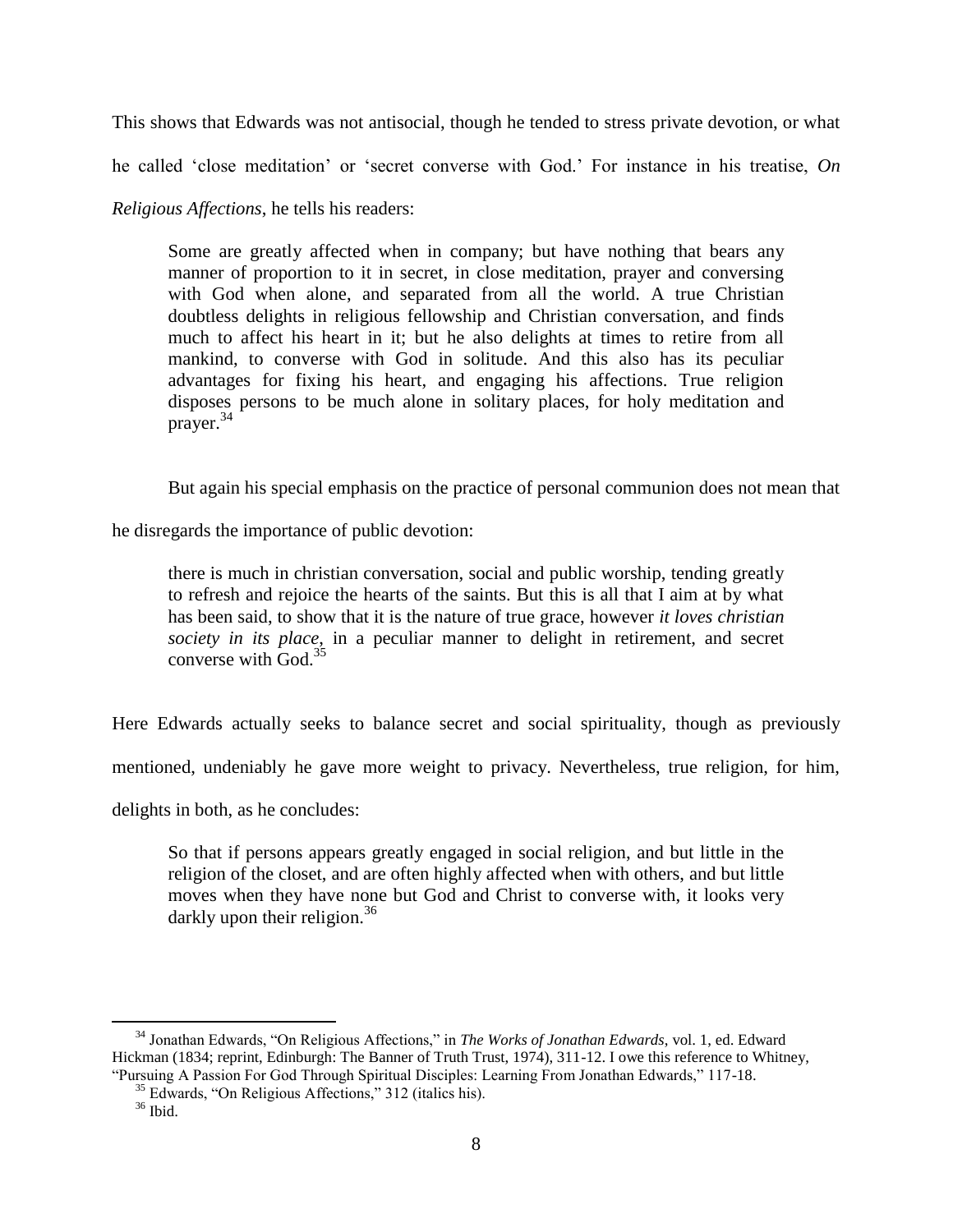### **C. Concerted prayer**

In his treatise titled heavily, *An Humble Attempt to Promote Explicit Agreement and Visible Union of God's People in Extraordinary Prayer, for the Revival of Religion and Advancement of Christ's Kingdom on Earth* (hereafter *An Humble Attempt*), Edwards, on the other hand, highlights what he termed ‗concert for prayer,' which is the opposite concept of the closet prayer. The title itself elucidates Edwards' thrust in this work. He is entreating God's people to unite together in not just prayer but ‗extraordinary prayer' that will produce revival and consequently advance Christ's kingdom on earth.

David Bryant, in his introductory notes, explains at least two reasons for which Edwards wrote this treatise. "In truth," says Bryant, "An Humble Attempt was composed because, after two remarkable movements of God in revival  $[{}^{\circ}(1)$  on a more local community level from 1734-35, and then (2) in the First Great Awakening in the colonies, especially during the early 1740's'], Edwards sensed the spiritual momentum was waning.<sup>37</sup> Since Edwards was so convinced that God would not send revival again until His people earnestly prayed together, he then called for a concert of prayer. Glen Kreider puts it this way: "Although he [Edwards] was convinced that the revival or renewal of true religion was a surprising, supernatural work of the Holy Spirit, Edwards believed that God might send a new manifestation of His Spirit in response to the prayers of His people.<sup>38</sup> And "this conviction," as Kreider further notes, "is clearly stated in 'Some Thoughts concerning the Revival,' written in 1742 during the revivals later known as the Great Awakening." $39$ 

<sup>37</sup> David Bryant, Introduction to *A Call to United, Extraordinary Prayer*… , by Jonathan Edwards (Ross-shire, U.K.: Christian Heritage, 2003), 15-16. See also John H. Armstrong, Introduction to *Praying Together for True Revival* by Jonathan Edwards, ed. T. M. Moore (Phillipsburg, NJ: Presbyterian & Reformed Publishing, 2004), 1-10. For a more detailed introductory remarks to *An Humble Attempt*, see Bakke, "The Concert of Prayer: Back to the Future?" 69 ff.

 $38$  Kreider, "Jonathan Edwards's Theology of Prayer," 435.

 $39$  Ibid.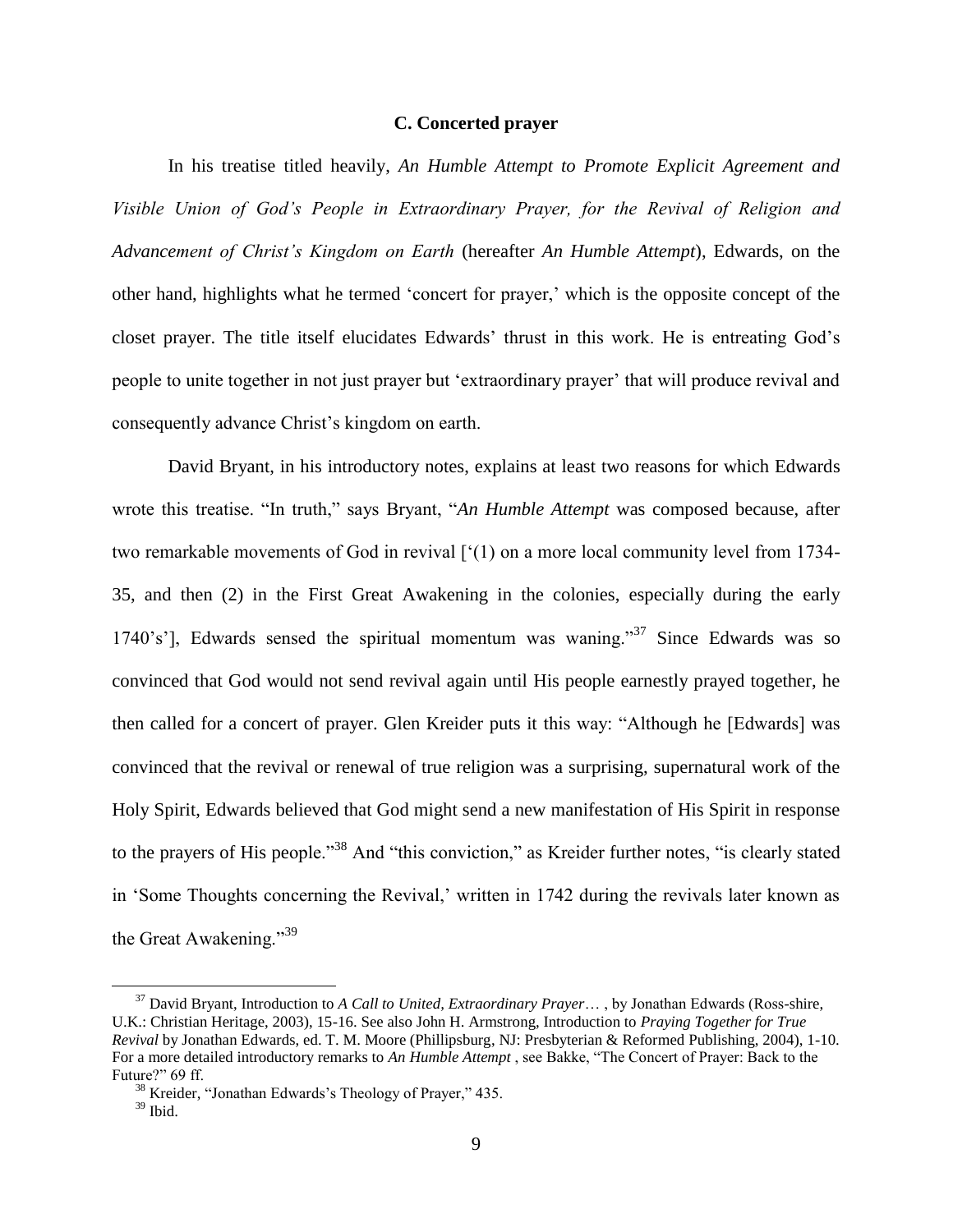It is Gods' will, through his wonderful grace, that the prayers of his saints should be one great and principal means of carrying on the designs of Christ's kingdom on earth. When God has something very great to accomplish for his church, 'tis his will that there should precede it the extraordinary prayers of his people.<sup>40</sup>

The second reason Bryant gives is that Edwards wanted to provide additional theological

help for a document dubbed *Memorial*, which was written by Scottish pastors.<sup>41</sup> To explicate this

so-called *Memorial*, Bryant tells a helpful story:

Rising out of scores of prayer societies already functioning in Scotland around 1740, especially among young people, by 1744 a committee of ministers determined it was time to do more. They decided to try a two-year 'experiment', uniting all prayer groups and praying Christians in their nation into a common prayer strategy. They called for focused revival prayer on every Saturday evening and Sunday morning, as well as on the first Tuesday of each quarter. By 1746 they were so gratified by the impact of their experiment that they composed a call to prayer to the church worldwide, especially in the colonies (Memorial). $^{42}$ 

#### **1.** *Beauty of this concerted prayer*

Within *An Humble Attempt*, Edwards writes that this orchestrated prayer is the most beautiful and amiable thing that one can imagine on earth: "How *condecent*, how *beautiful*, and of *good tenderly* would it be, for multitudes of Christians, in a various parts of the world, by *explicit agreement*, to unite in such prayer as is proposed to us. *Union* is one of the most *amiable* things that pertains to human society; yea, it is one of the most beautiful and happy things on earth, which indeed makes earth most like heaven."<sup>43</sup>

 $40$  Cited in Ibid., 436.

<sup>41</sup> Bryant, Introduction to *A Call to United, Extraordinary Prayer*, 17.

 $42$  Ibid., 16-17.

<sup>&</sup>lt;sup>43</sup> Jonathan Edwards, "An Humble Attempt to Promote Explicit Agreement and Visible Union of God's People in Extraordinary Prayer, for the Revival of Religion and Advancement of Christ's Kingdom on Earth," in *The Works of Jonathan Edwards*, vol. 2, ed. Edward Hickman (1834; reprint, Edinburgh: The Banner of Truth Trust, 1974), 295 (italics his).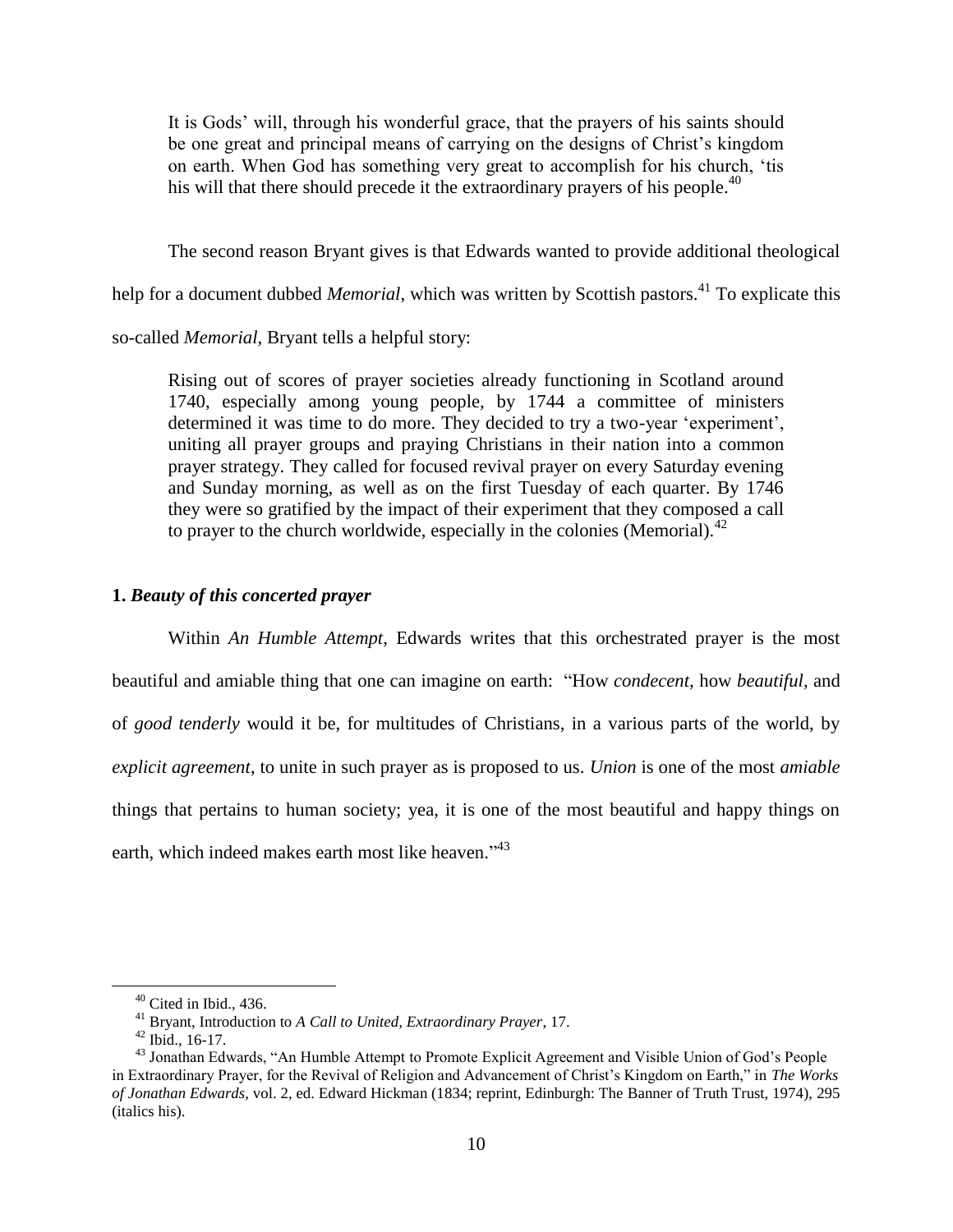### **2.** *Benefit of this concerted prayer*

But this corporate prayer is not only beautiful; it is also beneficial, as Edwards puts forth: ―Such an union in prayer for the general outpouring of the Spirit of God, would not only be beautiful, but *profitable* too.<sup>344</sup> Then he names some benefits of this synchronized prayer:

It would tend very much to promote union and charity between distant members of the church of Christ, to promote public spirit, love to the church of God, and concern for the interest of *Zion*; as well as be an amiable exercise and manifestation of such a spirit. Union in religious duties, especially in the duty of prayer, in praying one with and for another, and jointly for their common welfare, above almost all other things, tends to promote mutual affection and endearment.<sup>45</sup>

For ministers, adds Edwards, this concert of prayer,

would naturally tend to engage…[them]—the business of whose lives it should be, to seek the welfare of the church of Christ, and advancement of his kingdom—to greater diligence and earnestness in their work; and it would have a tendency to the spiritual profit and advantage of each particular person. For persons to be thus engaged in extraordinary prayer for the revival and flourishing state of religion in the world, will naturally lead each one to reflect on *himself*, and consider how religion flourishes in his own heart, and how far his example contributes to that for which he is praying. $46$ 

Hence we see that Edwards, as a man of prayer, was both a private and public person. He

savored both secret and social prayer in his life.

# **D. Connection between prayer and study**

Another fascinating thought on prayer that Edwards had is the intermingling of prayer and study. We know how much time he spent for his study—13 hours, and as he was studying he was doing so prayerfully, so that prayer and study intertwined with each other. Iain Murray, in his biography of Edwards, illustrates this point well:

<sup>&</sup>lt;sup>44</sup> Ibid., (italics his).

 $45$  Ibid., (italics his).

 $46$  Ibid., (italics his).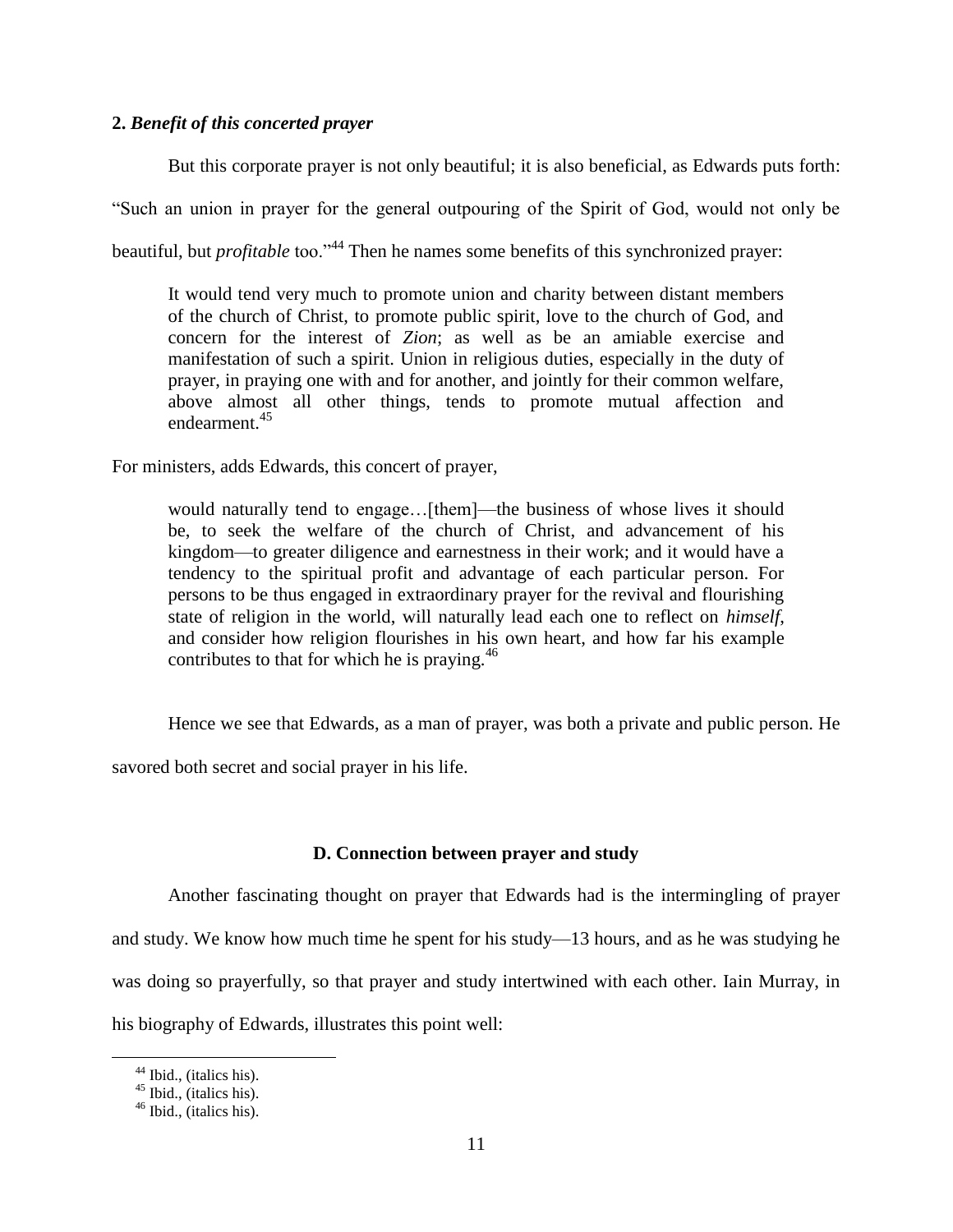Edwards maintained daily set times for prayer, when it was probably his custom to speak aloud. He also had, as already noted, particular days which he set aside for solitude, meditation and fasting. But prayer was not a compartment in his daily routine, an exercise which possessed little connection with the remainder of his hours alone. Rather *he sought to make his study itself a sanctuary, and whether wrestling with Scripture, preparing sermons or writing in his notebooks, he worked as a worshipper. Thought, prayer and writing were all woven together.*<sup>47</sup>

### Whitney's observation is similar:

Edwards was so devoted to prayer that it is hard to find a daily routine for him that wasn't permeated with it…. He prayed over his studies, and he prayed as he walked in the evening. Prayer was both a discipline and a part of his leisure.<sup>48</sup>

Even Edwards' physical exercise was permeated with prayer. Many comment that one of Edwards' weaknesses was that he was a workaholic at the cost of his health. However, while it is true that Edwards failed to balance his physical and spiritual life, he was not altogether neglectful of his health. In fact, in the twentieth of his *Resolutions*, written when he was nineteen years old, his concern pertains to his whole-being: "Resolved, to maintain the strictest temperance in eating and drinking.<sup>49</sup> Moreover, he himself makes a record in his *Personal Narrative* that he would ride out into woods for his health. To quote him: "I rode out into the woods for my health…having alighted from my horse in a retired place, as my manner commonly has been, to walk for divine contemplation and prayer.<sup> $50$ </sup> But again what is noteworthy here is that even his physical exercise was interfused with a spirit of prayer.

<sup>47</sup> Murray, *Jonathan Edwards: A New Biography*, 143 (italics mine).

<sup>&</sup>lt;sup>48</sup> Whitney, "Pursuing A Passion For God Through Spiritual Disciples: Learning From Jonathan Edwards," 114. <sup>49</sup> Jonathan Edwards, "Resolutions," in *Letters and Personal Writings*, ed. George S. Claghorn, vol. 16 of *The* 

*Works of Jonathan Edwards*, ed. Harry S. Stout (New Haven, CT: Yale University Press, 1998), 754. <sup>50</sup> Cited in Whitney, "Pursuing A Passion For God Through Spiritual Disciples: Learning From Jonathan

Edwards," 117.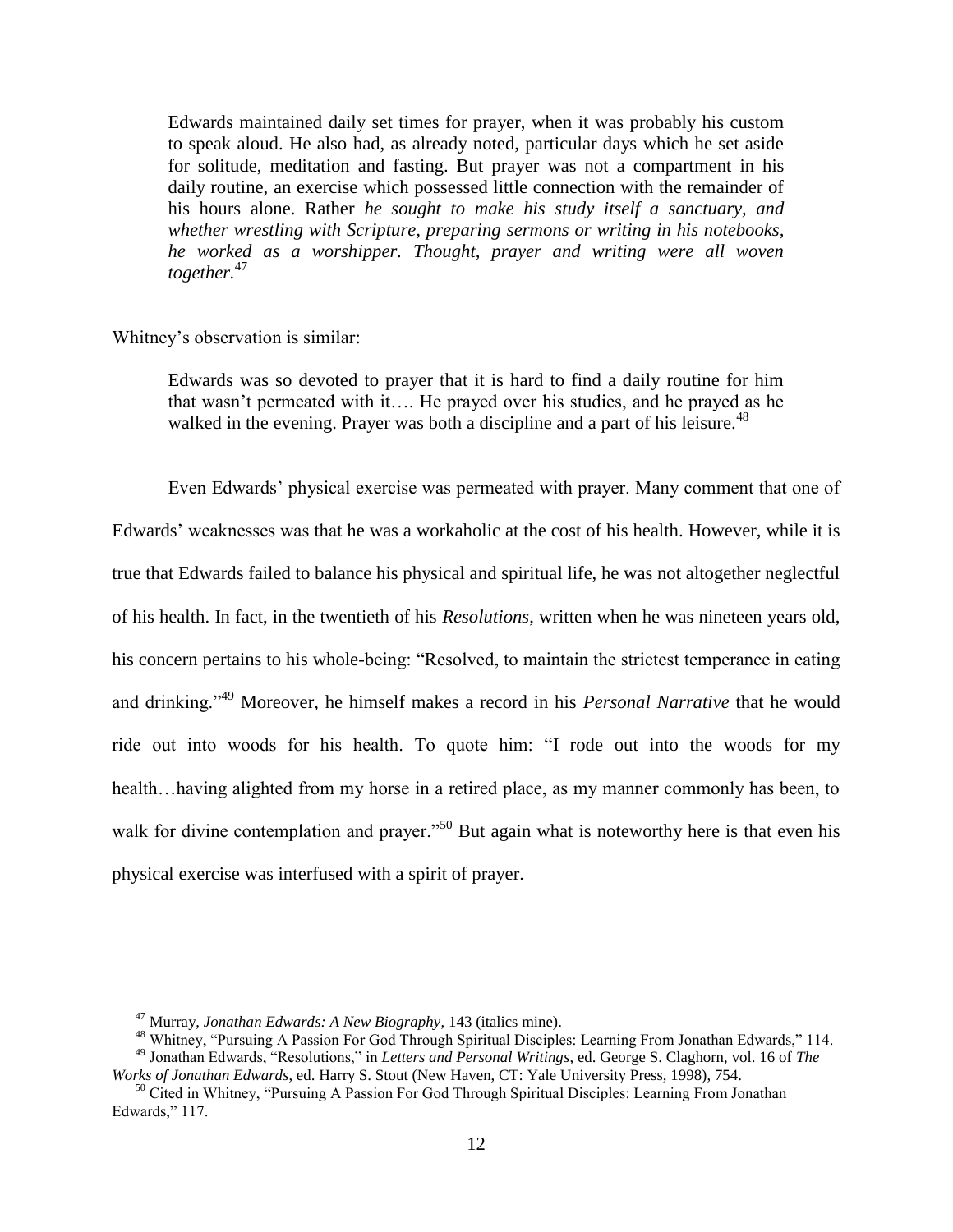So far we have looked at some of Edwards' basic descriptions of prayer—customary, closet, and concerted—and how he himself lived out such concepts of prayer. One must remember that Edwards did not just formulate these concepts from theories; rather, they were based on certain doctrines that Edwards himself deduced from the Scripture, as Stephen Nichols asserts: "Edwards anchors his thoughts on prayer in good theology."<sup>51</sup> His practice of prayer is rotted in divine dogma. In the following pages, we will consider Edwards' doctrine of prayer.

#### **III.** *Doctrine of Prayer*

Edwards did not draw up a systematic theology, thus much of what we know about his theology comes from his scattered writings. In the case of his doctrinal position on prayer, we have his sermons as our primary source. Prayer was one of Edwards' favorite subjects in his homilies. And it is in these preachments that his doctrine of prayer was unfolded. What I hope to do now is take a look at one of Edwards' sermons, *The Most High, A Prayer-Hearing God*  $(1736)$ ,<sup>52</sup> in which, for Kreider, "Edwards's most concise public presentation of his theology of prayer is found."<sup>53</sup>

*The Most High, A Prayer-Hearing God* is one of Edwards' early and important sermons on prayer which he delivered on a fast day appointed because of a certain epidemic that brought sickness and eventually death to his congregation. Relatives of the dead prayed, but they felt God did not listen to them. Consequently, they started to doubt if God hears prayer.<sup>54</sup> In this context

<sup>51</sup> Stephen Nichols, *Jonathan Edwards: A Guided Tour of His Life and Thoughts* (Philipsburg: Presbyterian &Reformed Publishing, 2001), 206.

<sup>&</sup>lt;sup>52</sup> Jonathan Edwards, "The Most High, A Prayer-Hearing God," in *The Works of Jonathan Edwards*, vol. 2, ed. Edward Hickman (1834; reprint, Edinburgh: The Banner of Truth Trust, 1974), 113-18.

 $53$  Kreider, "Jonathan Edwards's Theology of Prayer," 437.

<sup>54</sup> Nichols, *Jonathan Edwards: A Guided Tour of His Life and Thoughts*, 205-6.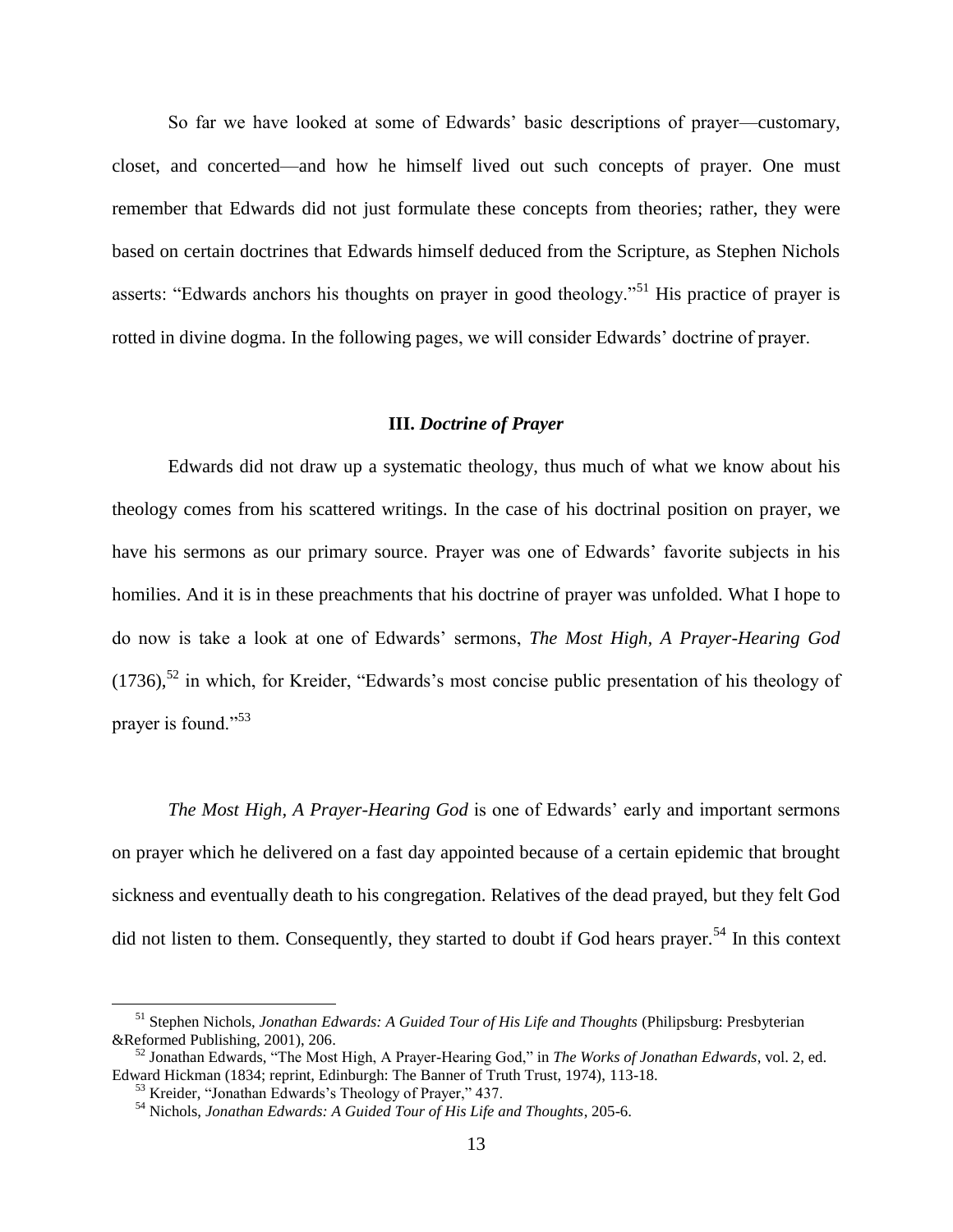Edwards preached this message. As his sermon's title bears, he was convinced, contrary to their feeling, that God is a prayer-hearing God. Edwards arrived to such a conviction on the basis of his observation of the words in Psalm  $65:2$ : "O thou that hearest prayer." Having briefly expounded this verse, Edwards concluded: "Hence we gather this doctrine, That it is the character of the Most High, that he is a God who hears prayer.<sup> $55$ </sup> (It can be noticed from Edwards' sermons that he typically begins with a short exposition of a text or a verse or a portion of a verse,<sup>56</sup> and then draws a doctrine from his exposition, and at the end gives an application or use of this doctrine.)

The substance of this sermon is well summarized by a first paragraph of the sermon's

body:

The Most High is a God that hears prayer. Though he is infinitely above all, and stands in no need of creatures; yet he is graciously pleased to take a merciful notice of poor worms of the dust. He manifests and presents himself as the object of prayer, appears as sitting on a mercy-seat, that men may come to him by prayer. When they stand in need of anything, he allows them to come, and ask it of him; and he is wont to hear their prayers. God in his word hath given many promises that he will hear their prayers; the Scripture is full of such examples; and in his dispensations towards his church, manifests himself to be a God that hears prayer.<sup>57</sup>

## **A. Doctrine defined**

As stated before, from Psalm 65:2 Edwards develops the doctrine that God is a prayerhearing God. By this he means two things. First, God accepts "the supplication of those who pray to him."<sup>58</sup> "Their address to him is well taken, he is well pleased with it. He approves of

 $<sup>55</sup>$  Edwards, "The Most High, A Prayer-Hearing God," 113.</sup>

<sup>56</sup> As in the case of *The Most High, A Prayer-Hearing God*, where Edwards only spells out the first half of the verse.

<sup>&</sup>lt;sup>57</sup> Edwards, "The Most High, A Prayer-Hearing God," 114.

<sup>58</sup> Ibid.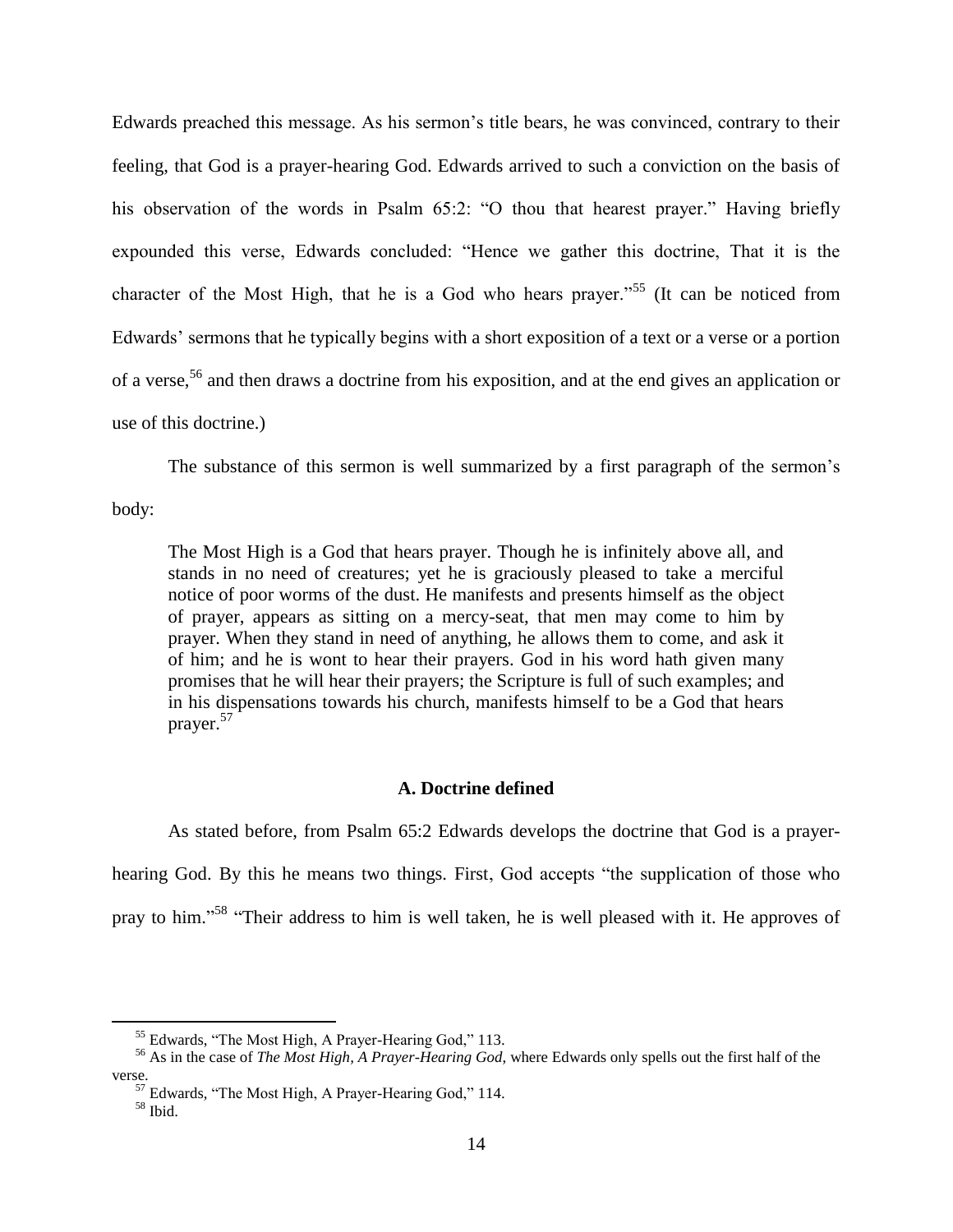their asking such mercies as they request of him, and approves of their manner of doing it. He accepts of their prayers as an offering to him: he accepts the honour they do him in prayer.<sup> $59$ </sup>

Second, "He *acts* agreeably to his acceptance. He sometimes manifests his acceptance of their prayers, by special discoveries of his mercy and sufficiency, which he makes to them *in prayer*, or immediately after. While they are praying, he gives them sweet views of his glorious grace, purity, sufficiency, and sovereignty; and enables them, with great quietness, to rest in him, to leave themselves and their prayers with him, submitting to his will, and trusting in his grace and faithfulness."<sup>60</sup>

Then, to avoid misunderstanding of this doctrine, Edwards clarifies: "Not that I conclude persons can hence argue, that the particular thing which they ask will certainly be given them, or that they can particularly foretell from it what God will do in answer to their prayers, any further than he has promised in his word; yet God may, and doubtless does, thus testify his acceptance of their prayers, and from hence they may confidently rest in his providence, in his merciful ordering and disposing, with respect to the thing which they ask.<sup> $61$ </sup>

### **B. Doctrine displayed**

Having defined this doctrine, Edwards proceeds to display it. He gives at least five areas in which this doctrine is evident.

First, "in his giving such *free access* to him in prayer."<sup>62</sup> "God in his word," states Edwards "manifests himself ready at all times to allow us this privilege. He sits on a throne of grace; and there is no veil to hide this throne, and keep us from it. The veil is rent from the top to

<sup>59</sup> Ibid.

 $60$  Ibid, (italics his).

 $61$  Ibid.

 $62$  Ibid., (italics his).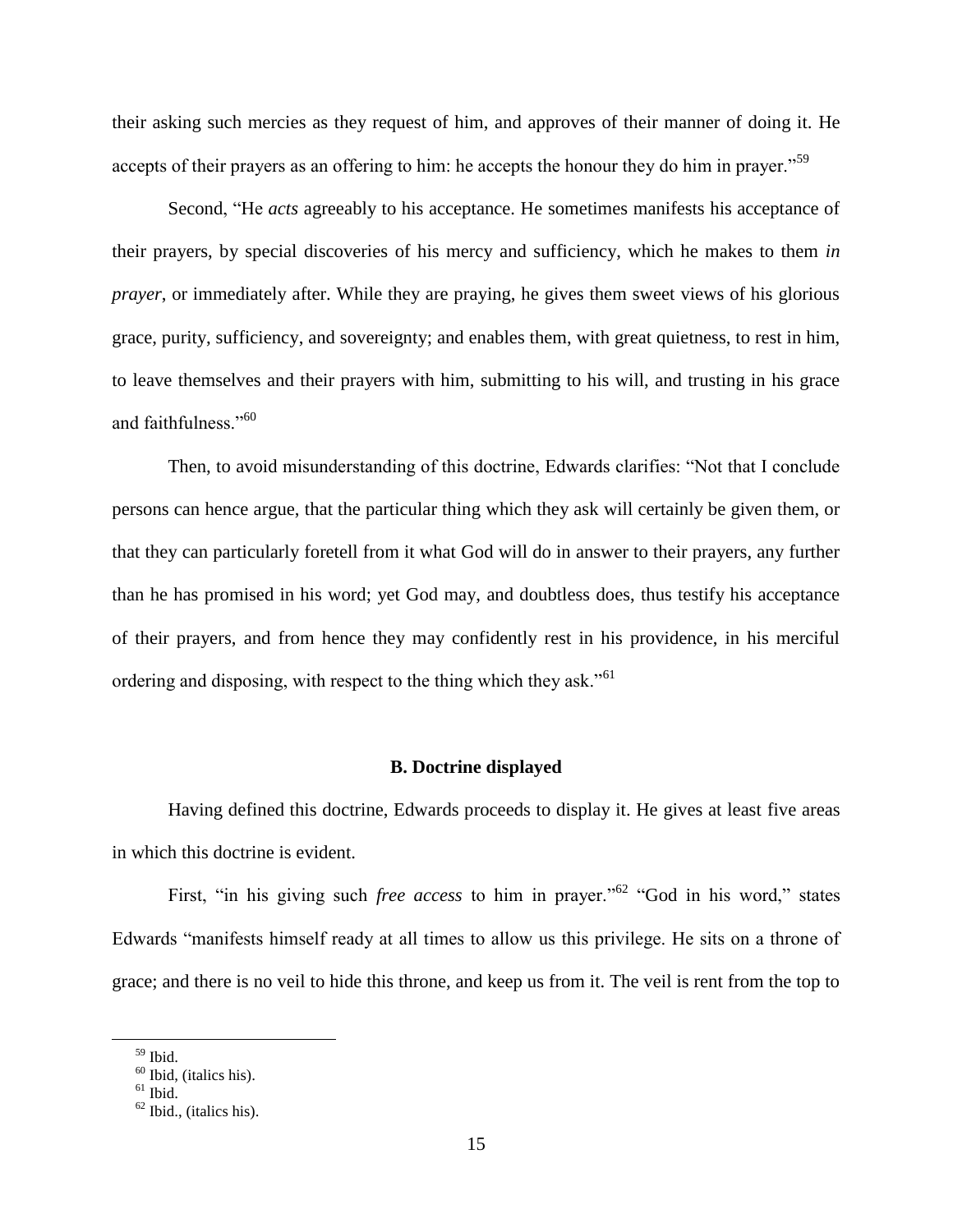the bottom; the way is open at all times, and we may go to God as often as we please.<sup> $53$ </sup> Then Edwards exclaims: "How wonderful is it that such worms as we should be allowed to come boldly at all times to so great a God!"<sup>64</sup>

Second, "in his hearing prayer *so readily*."<sup>65</sup> Though not always, God "often manifests" his readiness to hear prayer, by giving an answer so speedily, sometimes while they are yet speaking, and sometimes before they pray." Edwards also notes that if "God defers for the present to answer the prayer of faith, it is not from any backwardness to answer, but for the good of his people sometimes, that they may be better prepared for the mercy before they receive it, or because another time would be the best and fittest on some other account."

Third, "by his giving *so liberally* in answer to prayer."<sup>66</sup> Citing James 1: 5, 6, Edwards attests that "God both gives liberally, and upbraids us not with our undeservings,"<sup>67</sup> and that ―Sometimes, God not only gives the thing asked, but he gives them more than is asked. So he did to Solomon."<sup>68</sup>

Fourth, "by the *greatness* of the things which he hath often done in answer to prayer."<sup>69</sup> In this section Edwards demonstrates his mastery of the Scripture, for he explains this point purely by excerpting and integrating biblical narratives. John Gerstner is thus correct to suggest that "Edwards' reputation may be enhanced by his intimate familiarity with and constant interweaving of the sacred text in its most eloquent translation, the King James Version.‖'<sup>70</sup> To prove this, Edwards shows God's greatness in answer to prayer:

 $63$  Ibid.

 $<sup>64</sup>$  Ibid.</sup>

 $<sup>65</sup>$  Ibid., (italics his).</sup>

 $<sup>66</sup>$  Ibid.. (italics his).</sup>

 $67$  Ibid.

 $68$  Ibid.

 $<sup>69</sup>$  Ibid., 115 (italics his).</sup>

 $70$  Cited in Kreider, "Jonathan Edwards's Theology of Prayer," 437.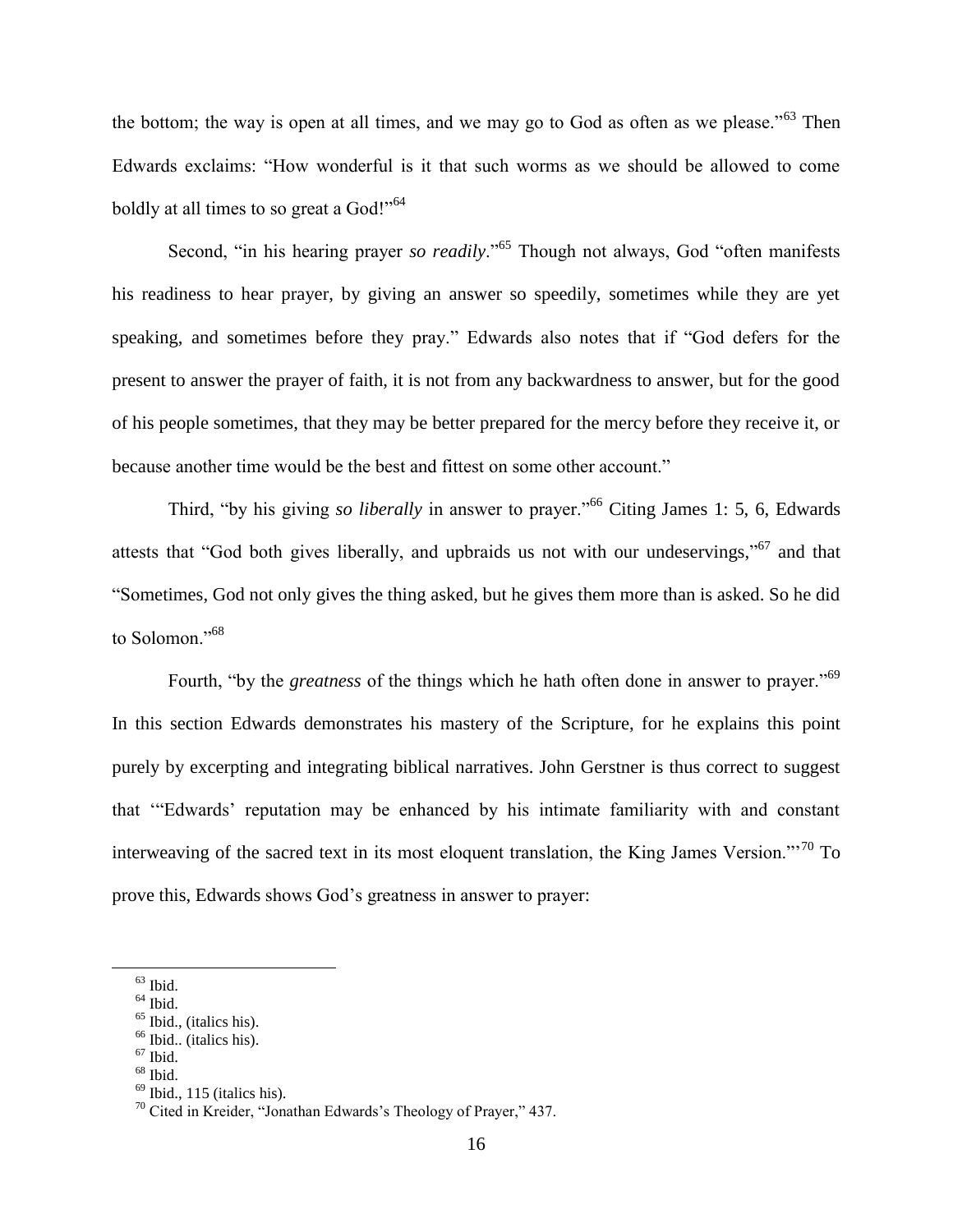Thus, when Esau was coming out against his brother Jacob, with four hundred men, without doubt fully resolved to cut him off, Jacob prayed and God turned the heart of Esau, so that he met Jacob in a very friendly manner; Gen. xxxii. So in Egypt, at the prayer of Moses, God brought those dreadful plagues, and at his prayer removed them again....Joshua prayed to God, and said, "Sun, stand thou still upon Gibeon, and thou, Moon, in the valley of Ajalon;" and God heard his prayer, and caused the sun and moon to stand still accordingly.<sup>71</sup>

Finally, "in that God, as it were, *overcome* by prayer."<sup>72</sup> When God's people pray and God hears them, it is as if he is overcome by their prayer. Prayer "has a great power in it; such a prayer-hearing God is the Most High, that he graciously manifests himself as conquered by it.<sup>773</sup> For instance, "when his anger was provoked against Israel, and he appeared to be ready to consume them in his hot displeasure, Moses stood in the gap, and by his humble and earnest prayer and supplication averted the stroke of divine vengeance.<sup>774</sup>

#### **C. Doctrine distinguished**

After defining and displaying this doctrine, Edwards begins to distinguish it from other doctrines of other religions whose gods are but false gods, and therefore cannot hear prayer. Edwards opens this section by saying: "Herein the most high God is *distinguished* from false gods. The true God is the only one of this character; there is no other of whom it may be said, that he *heareth prayer*."<sup>75</sup> Then he proceeds to argue:

Many are those things that are worshipped as gods are *idols* made by their worshippers; mere stocks and stones that know nothing. They are indeed made with ears; but they hear not the prayers of them that cry to them.... Others, though not the works of men's hands, yet are things *without life*. Thus, many worship the sun, moon, and stars, which, though glorious creatures, yet are not capable of knowing any thing of the wants and desires of those who pray to them. Some

 $71$  Edwards, "The Most High, A Prayer-Hearing God," 115.

 $72$  Ibid., 115 (italics his).

 $73$  Ibid.

<sup>74</sup> Ibid.

 $<sup>75</sup>$  Ibid., (italics his).</sup>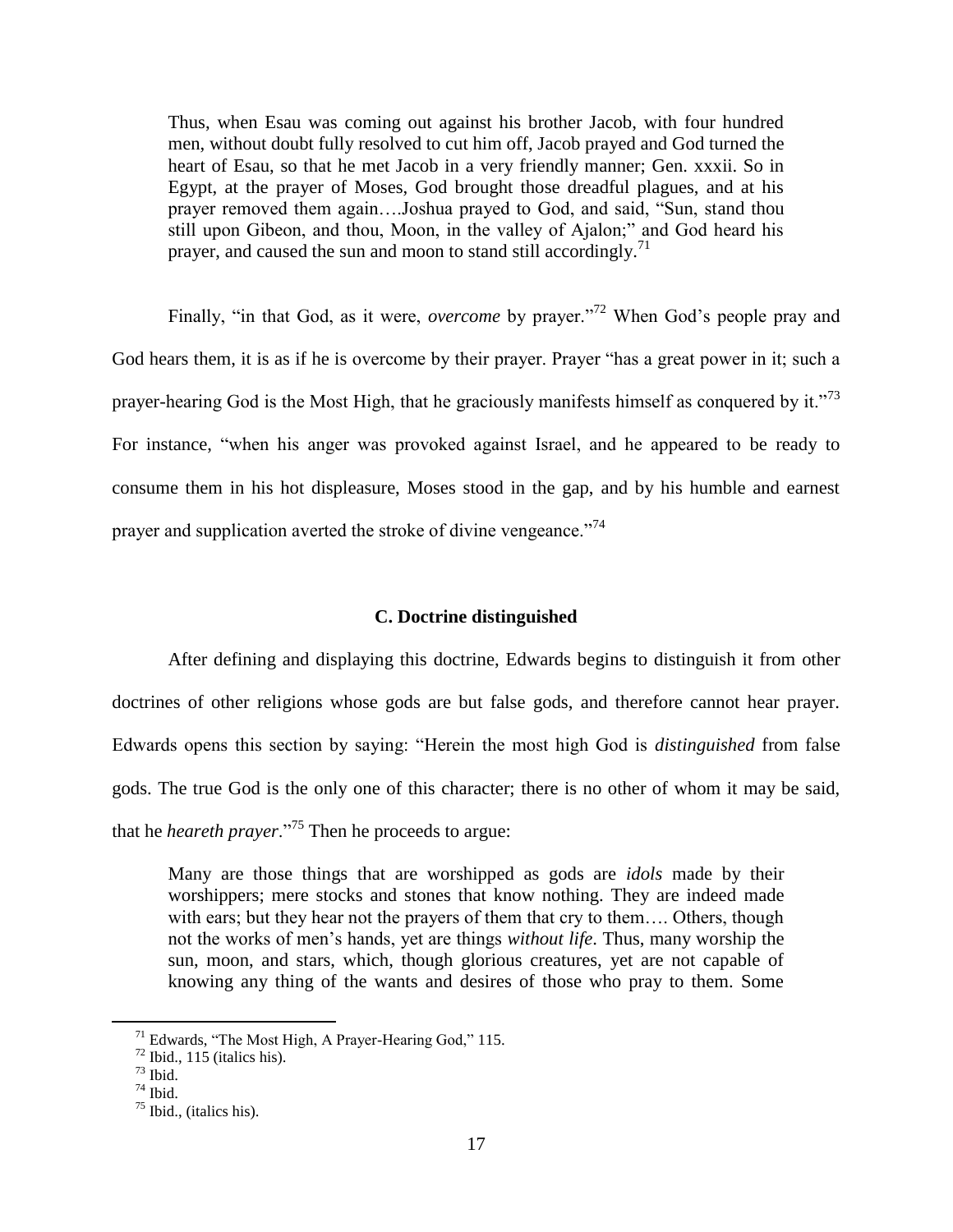worship certain kinds of animals, as the Egyptians were wont to worship bulls, which, though not without life, yet are destitute of that reason whereby they would be capable of knowing the requests of their worshippers. Others worship *devils* instead of the true God…. These though beings of great powers, have not knowledge necessary to capacitate them fully to understand the state, circumstances, necessities, and desires of those who pray to them.<sup>76</sup>

In contrast, "the true God perfectly knows the circumstances of every one that prays to him throughout the world." Edwards beautifully appends: "Though millions pray to him at once, in different parts of the world, it is no more difficult for him who is infinite in knowledge, to take notice of all than of one alone."<sup>77</sup> In reality "God is so perfect in knowledge, that he doth not need to be informed by us, in order to a knowledge of our wants; for he knows what things we need before we ask him."<sup>78</sup> On this Kreider comments: "These statements seem to indicate Edwards's conviction that God's knowledge of human decisions stands prior to the exercise of the human will, that God's knowledge extends to the choices that creatures have not yet made. God's knowledge extends not only to the entire realm of possible choices humans might make, but even extends to the actual choices they will make. $179$ 

### **D. Doctrine defended**

At the last point of his original outline,  $80$  Edwards defends his doctrine that God hears prayer. He does so by raising and answering two inquiries. First, "Why God requires prayer in order to the bestowment of mercies?"<sup>81</sup> Before Edwards addresses this question, he corrects the

 $\overline{a}$ 

 $81$  Ibid., 115.

<sup>76</sup> Ibid., (italics his).

 $^{77}$  Ibid.

<sup>78</sup> Ibid.

 $79$  Kreider, "Jonathan Edwards's Theology of Prayer," 442.

<sup>&</sup>lt;sup>80</sup> *The Most High, A Prayer-Hearing God* is divided into four major parts, as Edwards says: "I shall handle this point [i.e. that God hears prayer] in the following method: 1. Show that the Most High is a God *that hears prayer*. 2. That he is *eminently* such a God. 3. That herein he is *distinguished* from all false gods. 4. Give the *reasons* of the doctrine. See Ibid., 114 (italics his).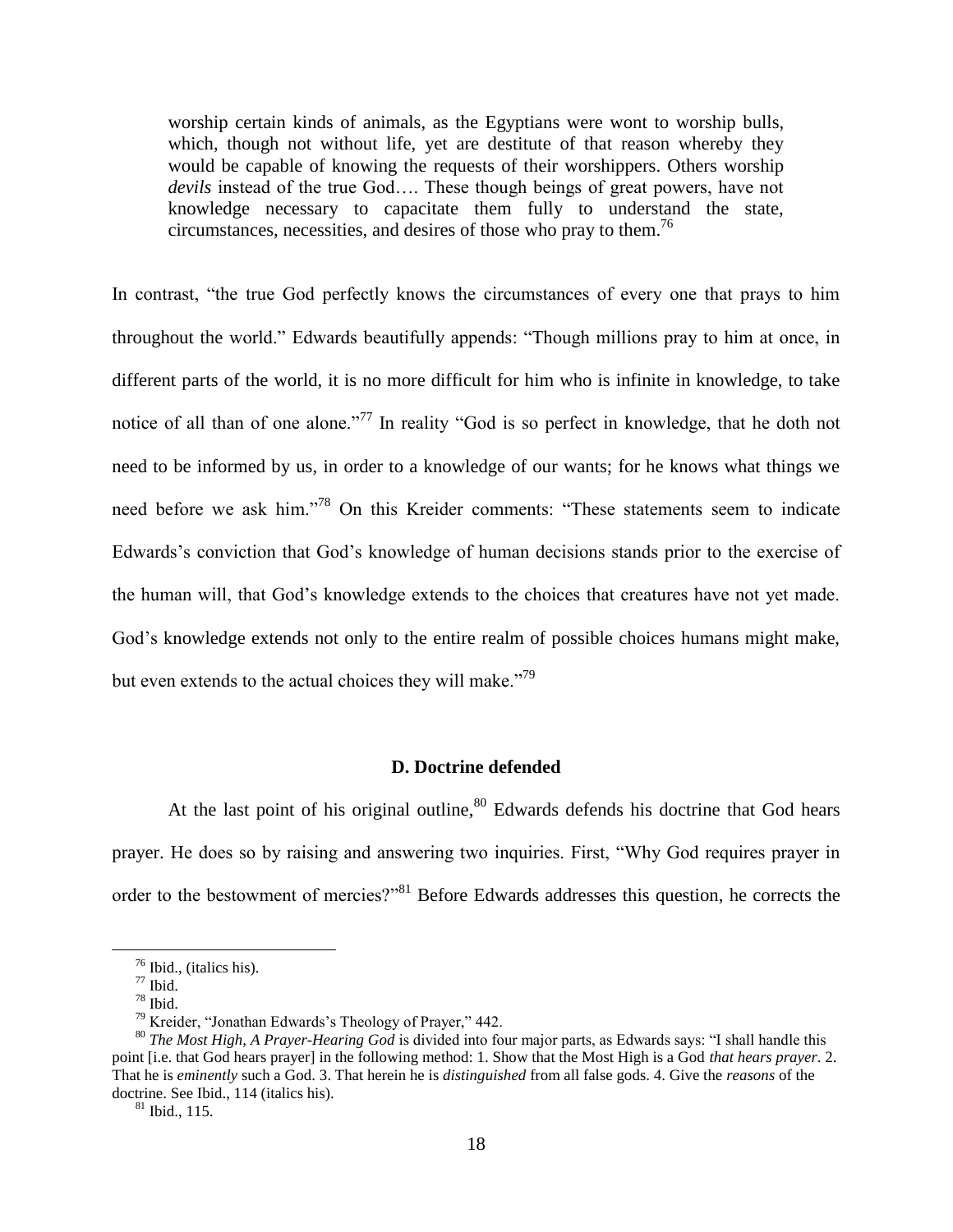question that God does not require us to pray in order that he might be informed of our petitions for "God never gains any knowledge by information."<sup>82</sup> "He is omniscient, and with respect to his knowledge unchangeable.<sup>83</sup> Edwards goes on to reason:

He knows what we want, a thousand times more perfectly than we do ourselves, before we ask him for though, speaking after the manner of men, God is sometimes represented as if he were moved and persuaded by the prayers of his people; yet is not to be thought that God is properly moved or made willing by our prayers; for it is no more possible that there should be any new inclination or will in God, than new knowledge. The mercy of God is not moved or dawn by any thing in the creature; but the spring of God's beneficence is within himself only; he is self-moved; and whatsoever mercy he bestows, the reason and ground of it is not to be sought for in the creature, but in God's own good pleasure.<sup>84</sup>

So why then does God require prayer in order to bestow his mercy? Edwards gives two answers, the one pertains to God, and the other to ourselves. First, "With respect to God, prayer is but a sensible acknowledgement of our dependence on him to his glory. As he hath made all things for his own glory, so he will be glorified and acknowledged by his creatures; and it is fit that he should require this of those who would be the subjects of his mercy. That we, when we desire to receive any mercy from him, should humbly supplicate the Divine Being for the bestowment of that mercy, is but a suitable acknowledgment of our dependence on the power and mercy of God for that which we need.<sup>35</sup> And second, "With respect to ourselves, says Edwards, "God requires prayer of us in order to the bestowment of mercy, because it tends to prepare us for its reception. Fervent prayer many ways tends to prepare the heart…. Our prayer to God may excite in us a suitable sense and consideration of our dependence on God for the

 $82$  Ibid.

 $83$  Ibid.

<sup>84</sup> Ibid., 115-6.

 $85$  Ibid., 116.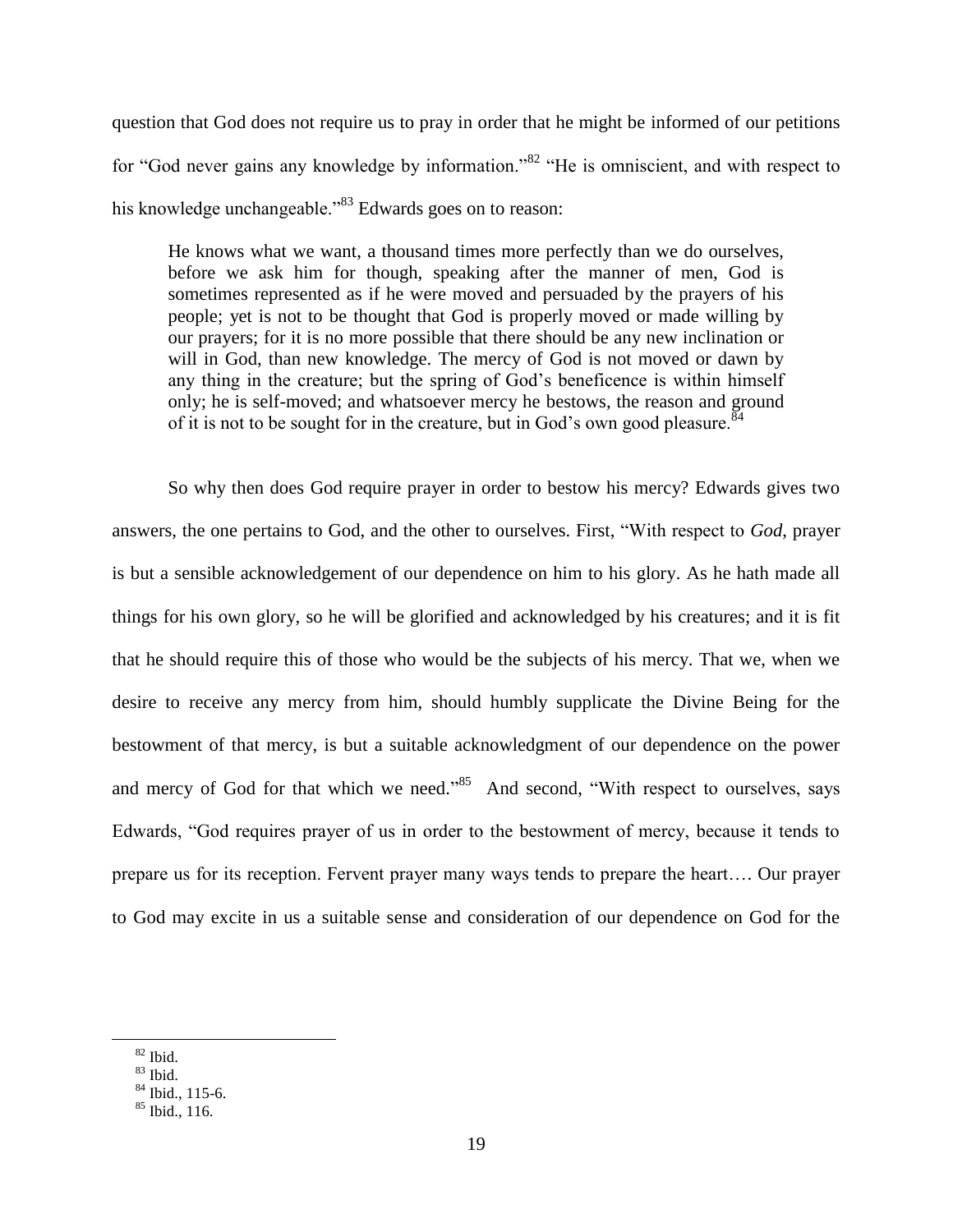mercy we ask, and a suitable exercise of faith in God's sufficiency, that so we may be prepared to glorify his name when the mercy is received. $^{86}$ 

The second question that Edwards answers as a way of contending for his doctrine is that "Why is God *so ready* to hear the prayers of men?" Edwards provides two replies: (1) "Because he is God of infinite grace and mercy." In other words, God hears our prayers, ultimately not because of our prayers themselves but because of his grace and mercy on us. Edwards continues: "It is indeed a very wonderful thing, that so great a God should be so ready to hear our prayers, though we are so despicable and unworthy : that he should give free access at all times to every one; should allow us to importunate without esteeming it an indecent boldness; should be so rich in mercy to them that call upon him; that worms of the dust should have such power with God by prayer."<sup>88</sup> God's answer to our prayers "cannot be from any need that God stands in of us; for our goodness extendeth not to him….But it is because God delights in mercy and condescension.<sup>89</sup> Here as Edwards sees more of his misery, he sees more of God's mercy in his life. (2) God is so ready to hear our prayer because "We have a glorious Mediator, who has prepared the way, that our prayers may be heard consistently with the honour of God's justice and majesty. Not only has God in himself mercy sufficient for this, but the Mediator has provided that this mercy may be exercised consistently with the divine honour…" And that "this Mediator hath done three things to make way for the hearing of our prayers. [1] He hath by his blood made *atonement* for sin; so that our guilt need not stand in the way, as a separating wall between God and us, and that our sins might not be a cloud through which our prayers cannot pass…. [2] Christ, by his obedience, has *purchased* this privilege, viz. that the prayers of those

<sup>86</sup> Ibid.

 $87$  Ibid., (italics his).

 $88$  Ibid.

 $89$  Ibid.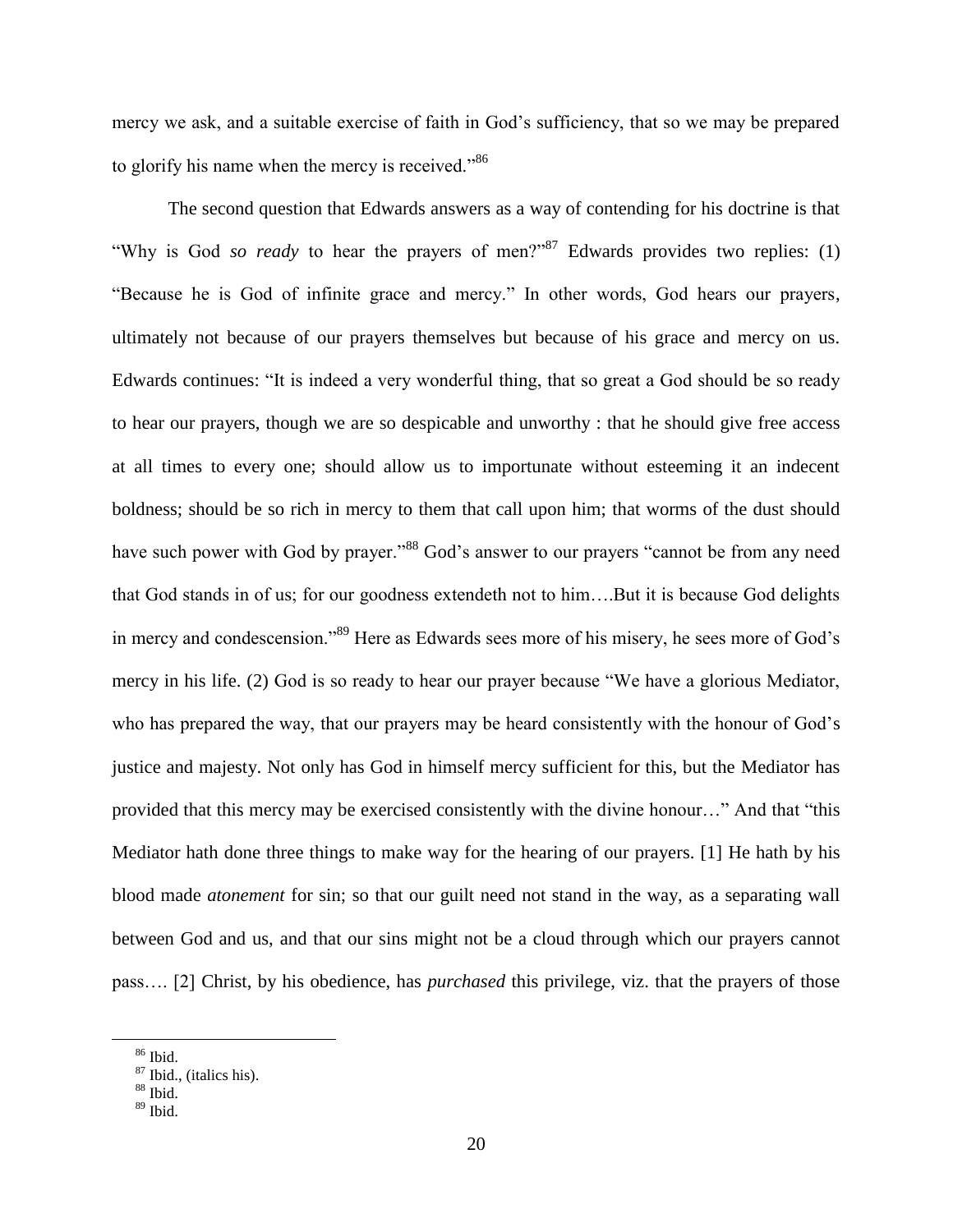who believe in him should be heard. He has not only removed the obstacles to our prayers, but has merited a hearing of them….[3] Christ enforces the prayers of his people, by his *intercession*  at the right hand of God in heaven.<sup>990</sup> Here Edwards flashes his Christ-centered theology of prayer. Kreider also notes: "Edwards' Christocentric theology is clearly evidenced here"<sup>91</sup> and "forms the foundation for his theology of prayer."<sup>92</sup> For Edwards, it is impossible to come to God without the Mediator Jesus. Yes, "God would have been infinitely gracious if there had been no Mediator; but the way to the mercy-seat would have been blocked up.<sup>793</sup>

### **E. Doctrine applied**

As typical to Edwards' other sermons, *The Most High, A Prayer-Hearing God* ends with an extensive application. As a way of applying this doctrine and actually concluding the message itself, Edwards reminds his audience of the great privilege they have to pray to God through Christ:

Hence we may learn how highly we are privileged, in that we have the Most High revealed to us, who is a God that heareth prayer. The greater part of mankind are destitute of this privilege. Whatever their necessities are, whatever their calamities or sorrows, they have no prayer-hearing God to whom they may go….How highly privileged are we, in that we have the holy word of this same God, to direct us how to seek for mercy! And whatever difficulties or distress we are in, we may go to him with confidence and great encouragement. What a comfort may this be to us! and what reason have we to rejoice in our privilege, to prize them so highly...<sup>94</sup>

<sup>&</sup>lt;sup>90</sup> Ibid., (italics his).

<sup>&</sup>lt;sup>91</sup> Kreider, "Jonathan Edwards's Theology of Prayer," 444.

<sup>92</sup> Ibid., 454.

 $93$  Edwards, "The Most High, A Prayer-Hearing God," 116.

 $94$  Ibid., 116-7.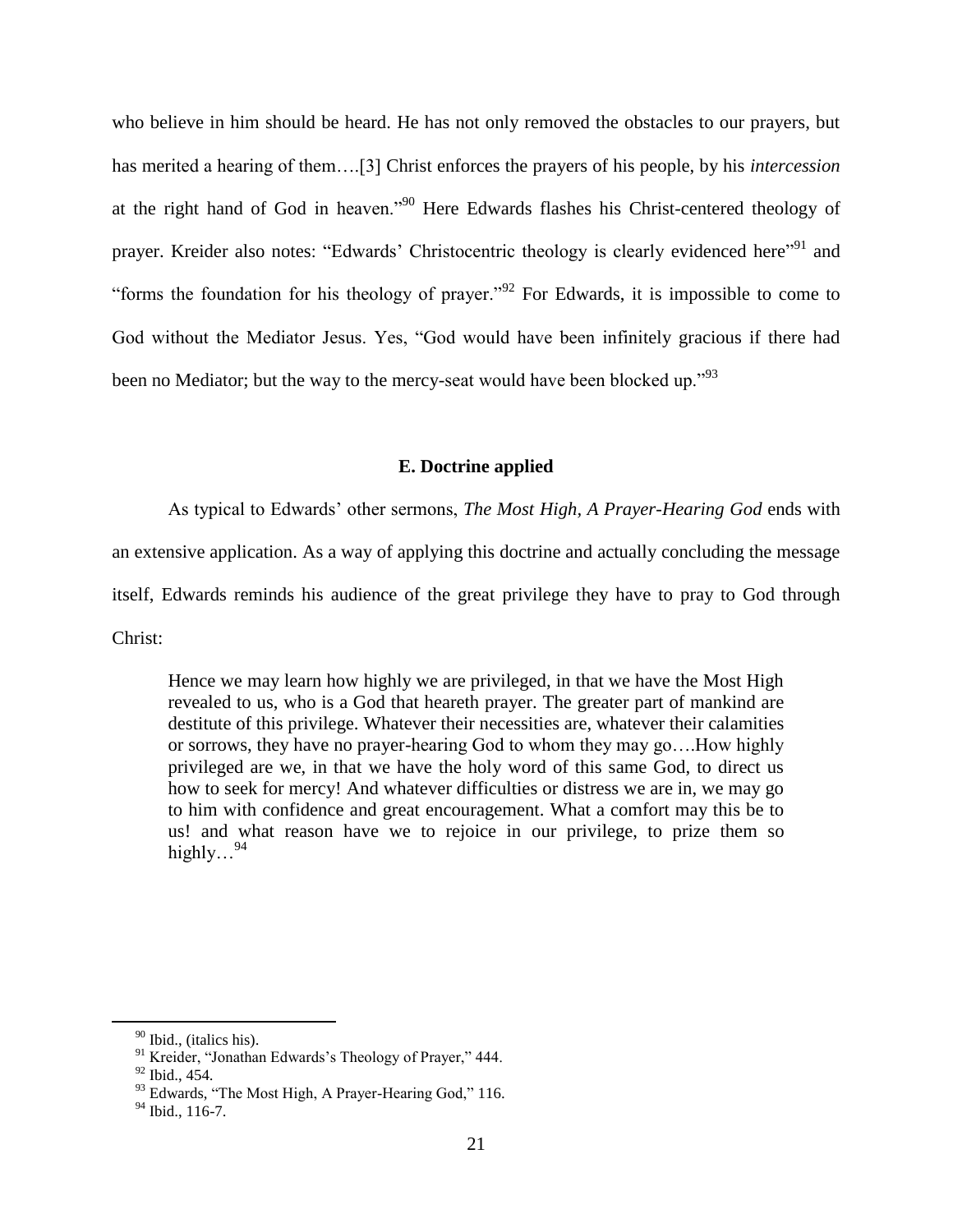Edwards deals with one objection that he thinks may hinder his listeners from applying this doctrine. The objection reads: "I have often prayed to God for certain mercies and he has not heard my prayers,"<sup>95</sup> to which Edwards replies:

First, "It is no argument, that God is not a prayer-hearing God, if he give not to men *what they ask* of him to consume upon their lusts. Oftentimes when men pray for temporal good things, they desire them for no good end, but only to gratify their pride or sensuality. If they pray for worldly good things chiefly from a worldly spirit; and make idol of the world; it is no wonder that God doth not hear their prayers."<sup>96</sup>

Second, "It is not no argument that God is not a prayer-hearing God, that he heareth not *insincere* and *unbelieving* prayers.<sup>97</sup> Edwards asks: "How can we expect that he should have any respect to that which has no sincerity in it? God looketh not at words, but at the heart; and it is fit that he should do so [that is, not answer our hypocritical and doubting prayers].<sup>98</sup>

Third, "it is no argument that he is not a prayer-hearing God, that he exercises *his own wisdom* as to the time and manner of answering prayer.<sup>99</sup> The seeming an unanswered prayer may just mean that it is not yet God's perfect time to grant that petition. Edwards exhorts that ―The business of prayer is not to direct God, who is infinitely wise, and needs not any of our directions; who knows what is best for us ten thousand times better than we, and knows what time and what way are best. It is fit that he should answer prayer, and, as an infinitely wise God, in the exercise of his own wisdom, and not ours. $100$ 

<sup>95</sup> Ibid., 117.

 $96$  Ibid., (italics his).

 $97$  Ibid., (italics his).

<sup>98</sup> Ibid.

<sup>&</sup>lt;sup>99</sup> Ibid., (italics his).

 $100$  Ibid.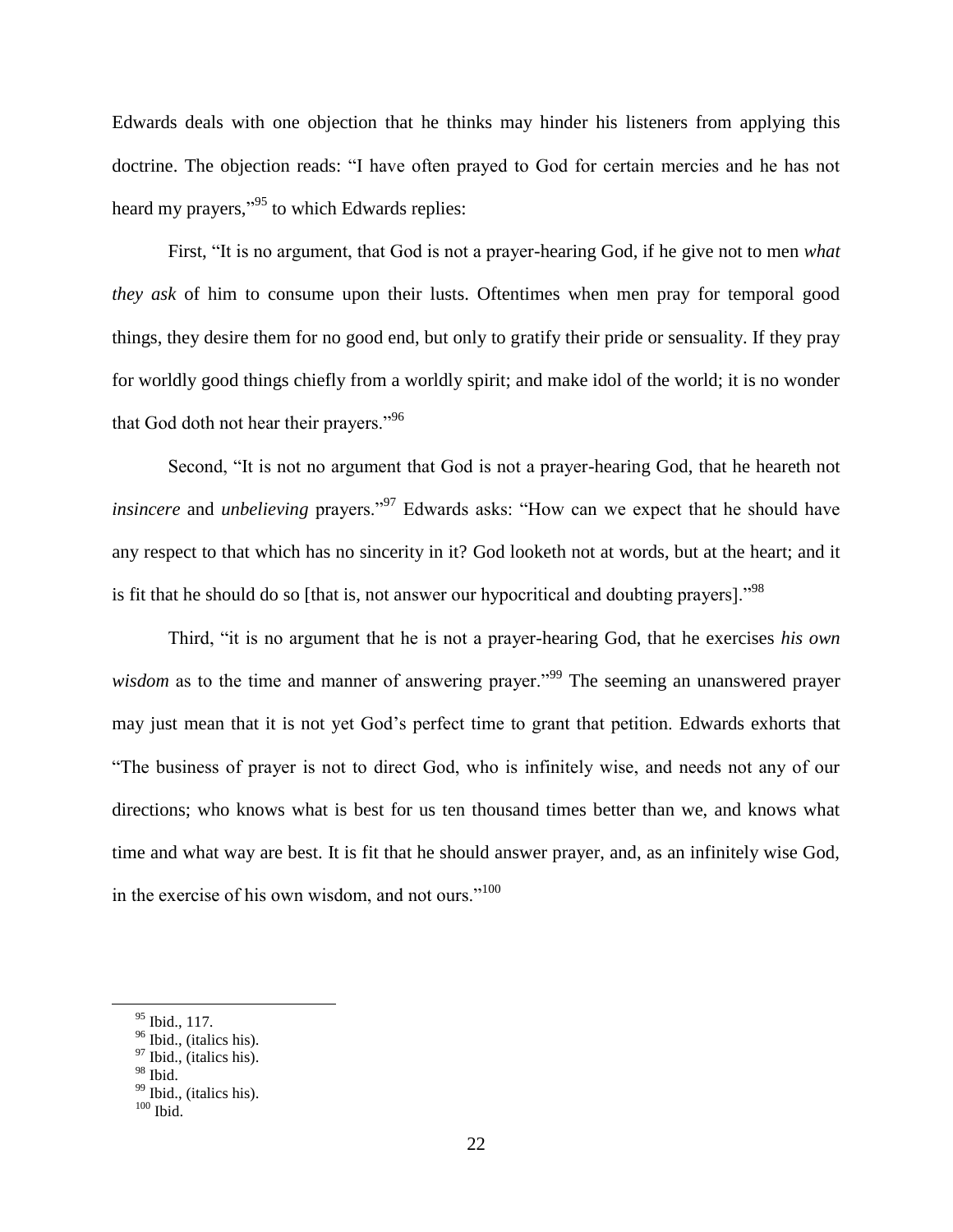Having cleared up the objection, Edwards reproves those who still find an excuse to neglect this duty and privilege to pray. With convicting words, he declares: "If we enjoy so great a privilege as to have the prayer-hearing God revealed to us, how great will be our folly and inexcusableness, if we neglect the privilege, or make no use of it, and deprive ourselves of the advantage by not seeking this God by prayer….What account can those persons give of themselves, who neglect so known a duty? It is impossible that any among us should be ignorant of this command of God. How daring, therefore, is their wickedness who live in the neglect of this duty! and what can they answer to their Judge, when he shall call them to an account for  $it?$ <sup>101</sup>

The sermon did not close here, though it would have been a good place to end. Edwards foresaw another possible objection—"If I do pray, my prayer will not be the prayer of faith [and thus will not be heard], because I am in a natural condition, and have no faith.<sup> $102$ </sup> This protestation came out of Edwards' previous assertion that "God always hears the prayer Of FAITH," $103$  Apparently those who doubt their faith in God may argue that it is pointless for them to pray since God will not listen to faithless prayer. But this reasoning, for Edwards, "excuses not from obedience to a plain command of God. God not only directs godly persons to pray, but others also."<sup>104</sup> In short, they still ought to pray on account of God's command. To pray is a command. Moreover, "God not only directs godly persons to pray, but others also."<sup>105</sup> Besides, Edwards fleshes out:

 $\overline{a}$ 

 $105$  Ibid.

 $101$  Ibid.

<sup>102</sup> Ibid.

 $103$  Ibid., (italics his).

 $104$  Ibid.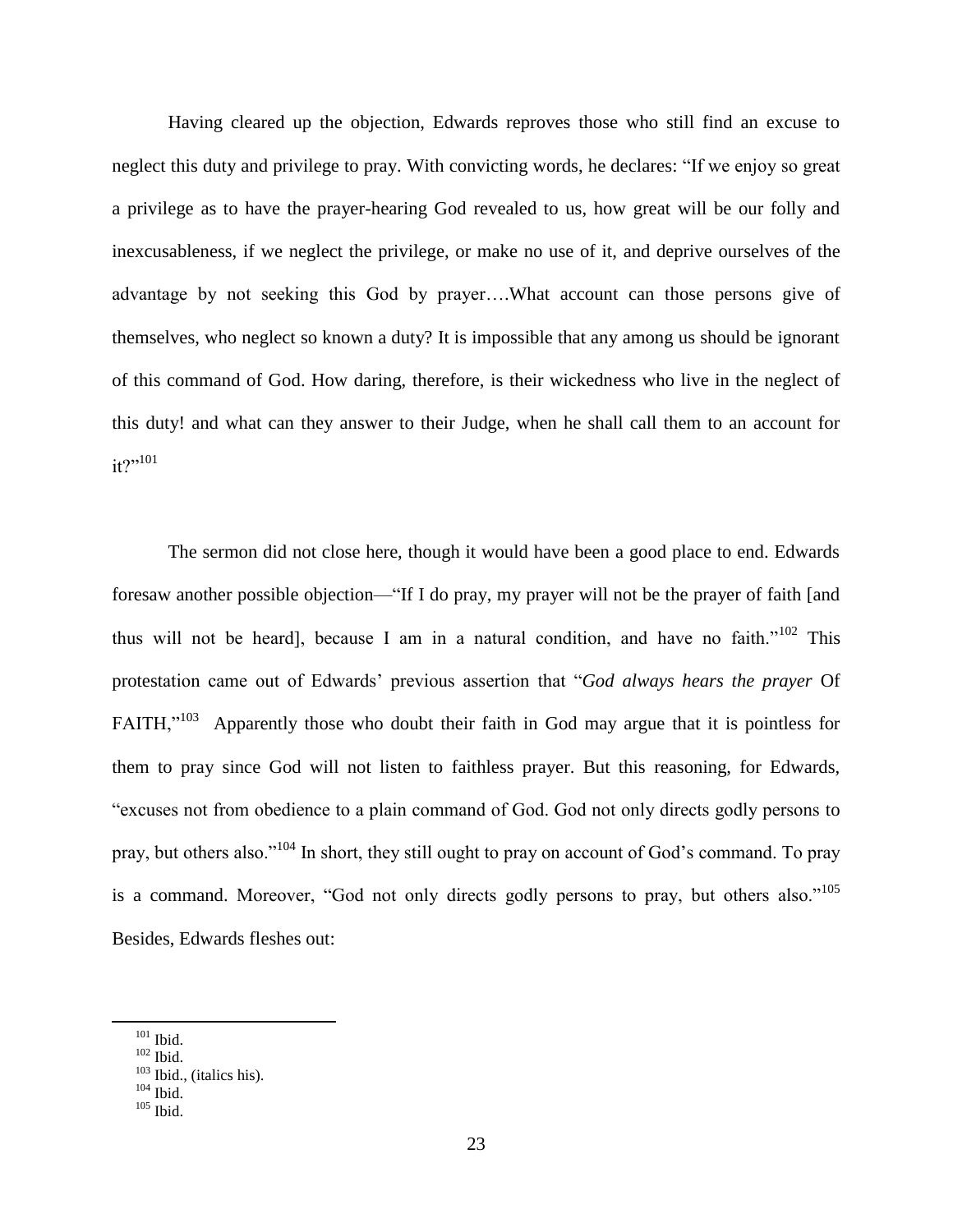God is pleased sometimes to answer the prayers of unbelievers. Indeed he hears not their prayers for their goodness or acceptableness, or because of any true respect to him manifested in them, for there is none; nor has he obliged himself to answer such prayers; yet he is pleased sometimes, of his sovereign mercy, to pity wicked men, and hear their cries. Thus he heard the cries of the Ninevites, (Jonah iii.) and the prayer of Ahab, 1 Kings xxi. 27, 28. Though there be no regard to God in their prayers, yet he, of his infinite grace, is pleased to have respect to their desires of their own happiness, and to grant their requests. He may, and sometimes does, hear the cries of wicked men, as he hears the hungry ravens, when they cry, Psal. cxlvii. 9. And he opens his bountiful hand, and satisfies the desires of every living thing, Psal. cxlv. 16. Besides the prayers of sinners, though they have no goodness in them, yet are made a means of a preparation for mercy.<sup>106</sup>

Finally, Edwards concludes with a brief but compelling challenge: "Seeing we have such a prayer-hearing God as we have heard, let us be much employed in the duty of prayer: let us pray with all prayer and supplication: let us live prayerful lives, continuing instant in prayer, watching thereunto with all perseverance; praying always, without ceasing, earnestly, and not fainting."<sup>107</sup>

#### **Summary**

To encapsulate Edwards' doctrine of prayer, the following points can be noted:

First, his doctrine of prayer is based on a simple and yet profound truth that God hears prayer. Beck also concludes that "Edwards's theology of prayer proves to be quite simple in expression but profound in implication. Christians pray. God hears. Christians need. God supplies. Christians trust. God responds."<sup>108</sup> If one would ask Edwards why he prayed, the answer would probably be simply because of this basic theological fact that God hears prayer. Edwards practiced prayer, because he believed God hears prayer.

 $106$  Ibid.

 $107$  Ibid.

<sup>&</sup>lt;sup>108</sup> Beck, "The Voice of Faith: Jonathan Edwards's Theology of Prayer," 17-18.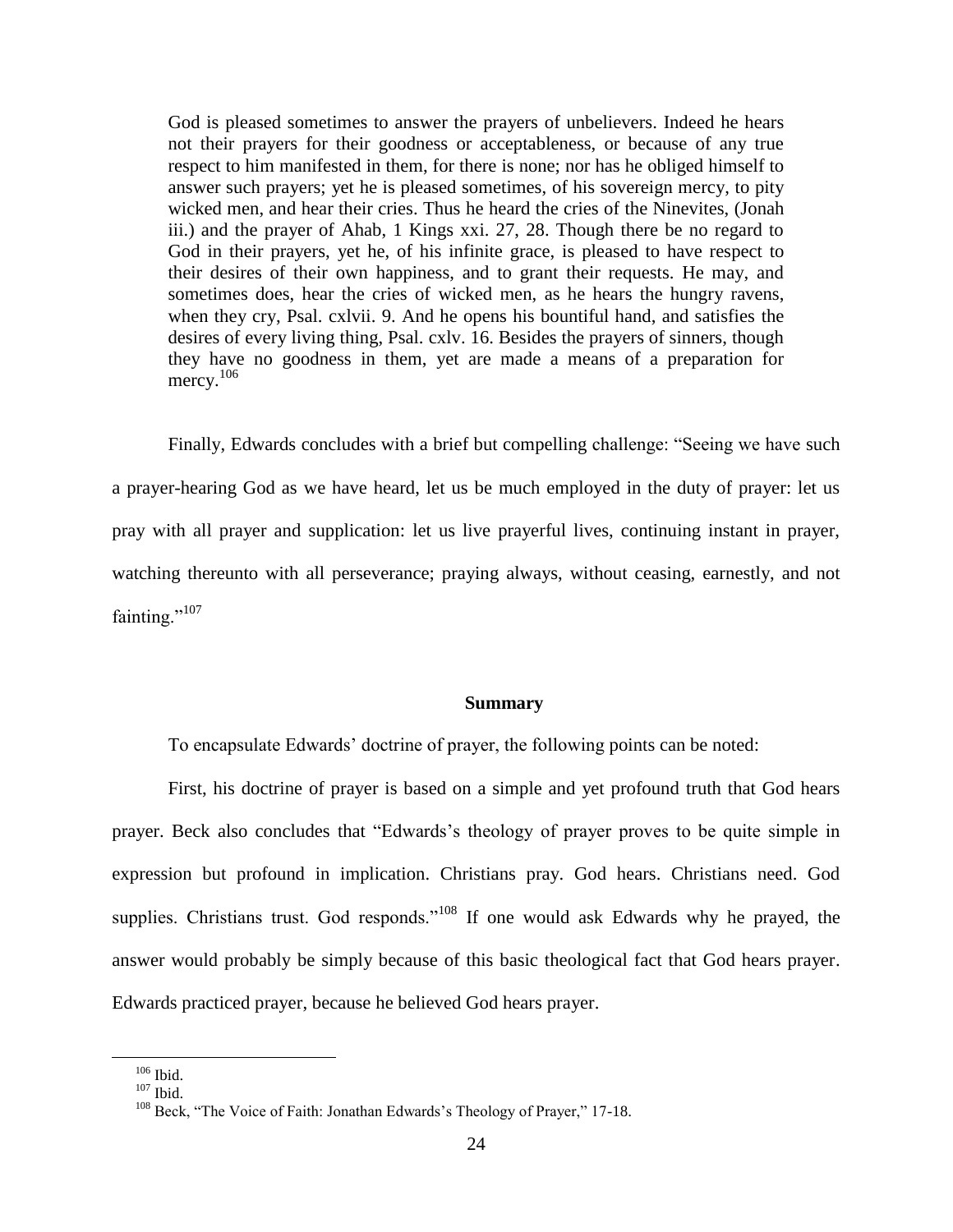Second, his doctrine of prayer is anchored in the Scripture, God the Father, and God the Son.<sup>109</sup> That is to say, (1) God answers prayer in agreement with his own word. Edwards maintains that God will not listen to prayer that is "any further than he has promised in his word."<sup>110</sup> Thus, no one who prays outside the Scripture's parameter must claim God's answer. (2) God hears prayer in harmony with his character as a merciful and gracious Father. "This is very wonderful, when we consider the distance between God and us, and how we have provoked him by our sins, and how unworthy we are of the least gracious notice.<sup> $111$ </sup> If God answers us it is not really because of our prayers, but "because God delights in mercy and condescension"<sup>112</sup> to pour out his blessing upon us in response to our prayers. (3) God hears prayer in accord with his Son, "Through whom we may come to God for mercy."<sup>113</sup> Edwards preaches that "Our prayers" would be of no account, and of no avail with God, were it not for the merits of Christ."<sup>114</sup> "His merits are the incense that is offered with the prayers of the saints, which render them a sweet savour to God, and acceptable in his sight. Hence the prayers of the saints have such power with God." $115$ 

Thus, his doctrine is Scripture, God, and Christ-centered.

Third, his doctrine of prayer is grounded in a biblically balanced view of divine sovereignty and human duty to pray. Though notoriously difficult to comprehend, Edwards tried

<sup>&</sup>lt;sup>109</sup> But of course this does not mean that Edwards was anti-Trinity, and that his credo of prayer is not pneumatological. In fact, as Beck contends "Edwards believed that an accurate theology of prayer requires a right understanding...of the Trinity." (Abstract to Ibid.) And as we shall see in the next chapter, Edwards actually gave special emphasis on the Holy Spirit in prayer.

 $110$  Edwards, "The Most High, A Prayer-Hearing God," 114.

 $111$  Ibid., 116.

 $112$  Ibid.

 $^{113}$  Ibid.

 $114$  Ibid.

 $115$  Ibid.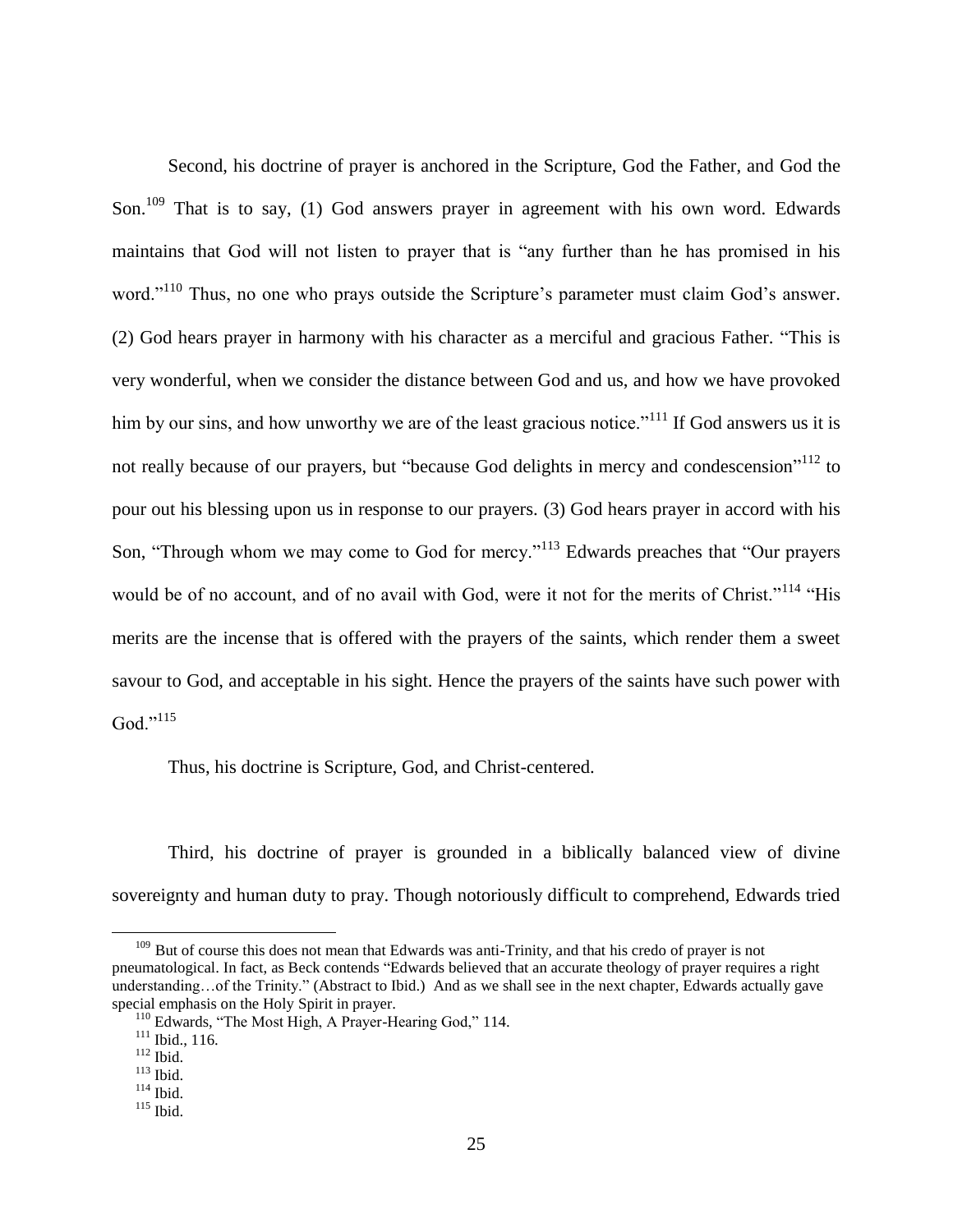to reconcile the seeming tension between these two. As seen in his *Personal Narratives*, Edwards undoubtedly held that God is in total control of everything, and that whatever he has decreed will surely come to pass. God is absolutely powerful. And yet Edwards insisted that prayer "has a great power in it" in which the "Most High...manifests himself as conquered by it."<sup>116</sup> God is sovereign and yet as Edwards understood it—"God is, as it were, *overcome* by prayer."<sup>117</sup> God is immutable, and yet it appears in human eyes that he is moved by prayer. However, aware of the possible misconception, Edwards made it plain that "though, speaking after the manner of men, God is sometimes represented as if he were moved and persuaded by the prayers of his people; yet is not to be thought that God is properly moved or made willing by our prayers; for it is no more possible that there should be any new inclination or will in God, than new knowledge. The mercy of God is not moved or drawn by any thing in the creature; but the spring of God's beneficence is within himself only; he is self-moved... $v^{118}$  In another sermon, Edwards states: "We don't cause God's ear to hear, but he causes it."<sup>119</sup> We do not pray to change God's mind, in the first place, his mind cannot be changed. The truth is, for Edwards, it is our prayer to God that actually changes us.<sup>120</sup> God is omniscient; "he doth not need to be informed by us, in order to a knowledge of our wants; for he knows what things we need before we ask him." And yet Edwards strongly admonished his congregation to pray. Yes, God is sovereign, unchangeable, and all-knowing, but this does not excuse us from praying. It is our duty to pray! And as Edwards bluntly says: "They who live without prayer live like atheists or like brute creatures.

<sup>116</sup> Ibid., 115.

 $117$  Ibid.

<sup>118</sup> Ibid., 116.

<sup>&</sup>lt;sup>119</sup> Jonathan Edwards, "God's Manner Is First to Prepare Men's Heart and Then to Answer Their Prayers," in *The Glory and Honor of God*, ed. Michael D. McMullen vol. 2 (Nashville: Broadman & Holman Publishers, 2004), 78. Edwards adds: "The mercy of God towards his people is not moved or drawn by them but 'tis self-moved. It has its beginning, its first spring, on God himself, and the cause of it is not to be sought in the creature," (Ibid.).

<sup>120</sup> See Nichols, *Jonathan Edwards: A Guided Tour of His Life and Thoughts* , 210.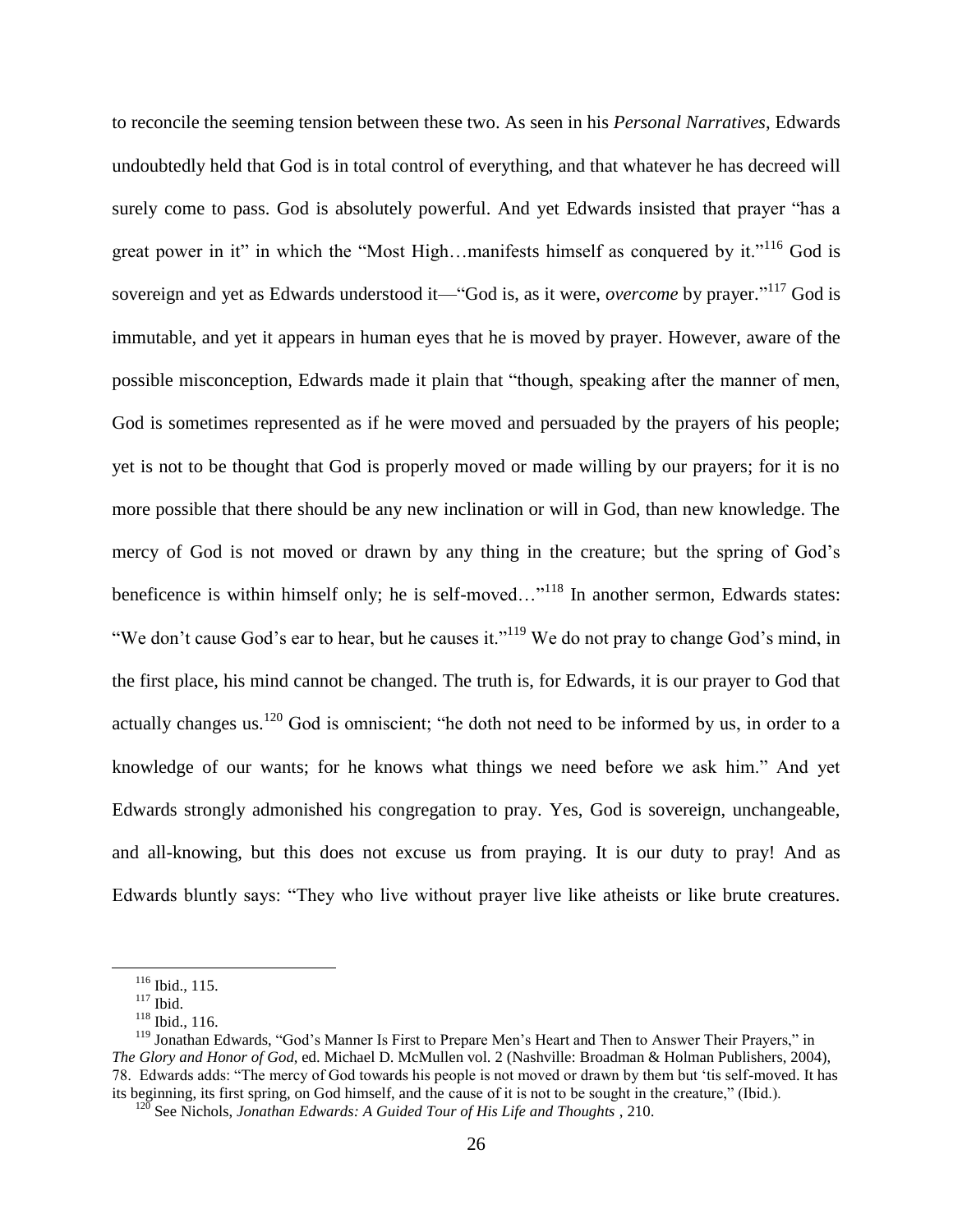They live as if there were no God, as if they had no souls and had nothing to do with God and had no need of his favor."<sup>121</sup>

Hence, we see how Edwards sought to balance God's sovereignty and human responsibility in prayer. His argument may not satisfy us, but he should be commended for his effort to address this crucial matter.

Fourth, his doctrine of prayer is focused on God's glory. While it is our duty to pray, we pray ultimately for God's delight. Likewise, God hears our prayer for the primary purpose of his own glory. "Whatsoever mercy he bestows, the reason and ground of it is not to be sought for in the creature, but in God's own good pleasure," claims Edwards.<sup>122</sup> God is being glorified by himself to answer our prayers. He "manifests himself as delighting in being sought to by prayer.<sup> $123$ </sup> He delights in it because it is his appointed means to shower his mercies in his providence. "God has been pleased to constitute prayer to be antecedent to the bestowment of mercy, and he is pleased to bestow mercy in consequence of prayer," Edwards writes.<sup>124</sup> Moreover, God delights in prayer because it is where his creatures most fully acknowledge their "dependence on him to his glory." $125$ 

Thus Beck's pronouncement, "according to Edwards's theology of prayer, true prayer, that which is the voice of faith, focuses its attention upon God in all his magnificent glory.<sup> $126$ </sup>

<sup>&</sup>lt;sup>121</sup> Edwards, "God's Manner Is First to Prepare Men's Heart and Then to Answer Their Prayers," 89.

<sup>&</sup>lt;sup>122</sup> Edwards, "The Most High, A Prayer-Hearing God," 116.

<sup>123</sup> Ibid., 114.

<sup>124</sup> Cited in Nichols, *Jonathan Edwards: A Guided Tour of His Life and Thoughts* , 210.

 $125$  Ibid., 116.

 $126$  Beck, "The Voice of Faith: Jonathan Edwards's Theology of Prayer," 8.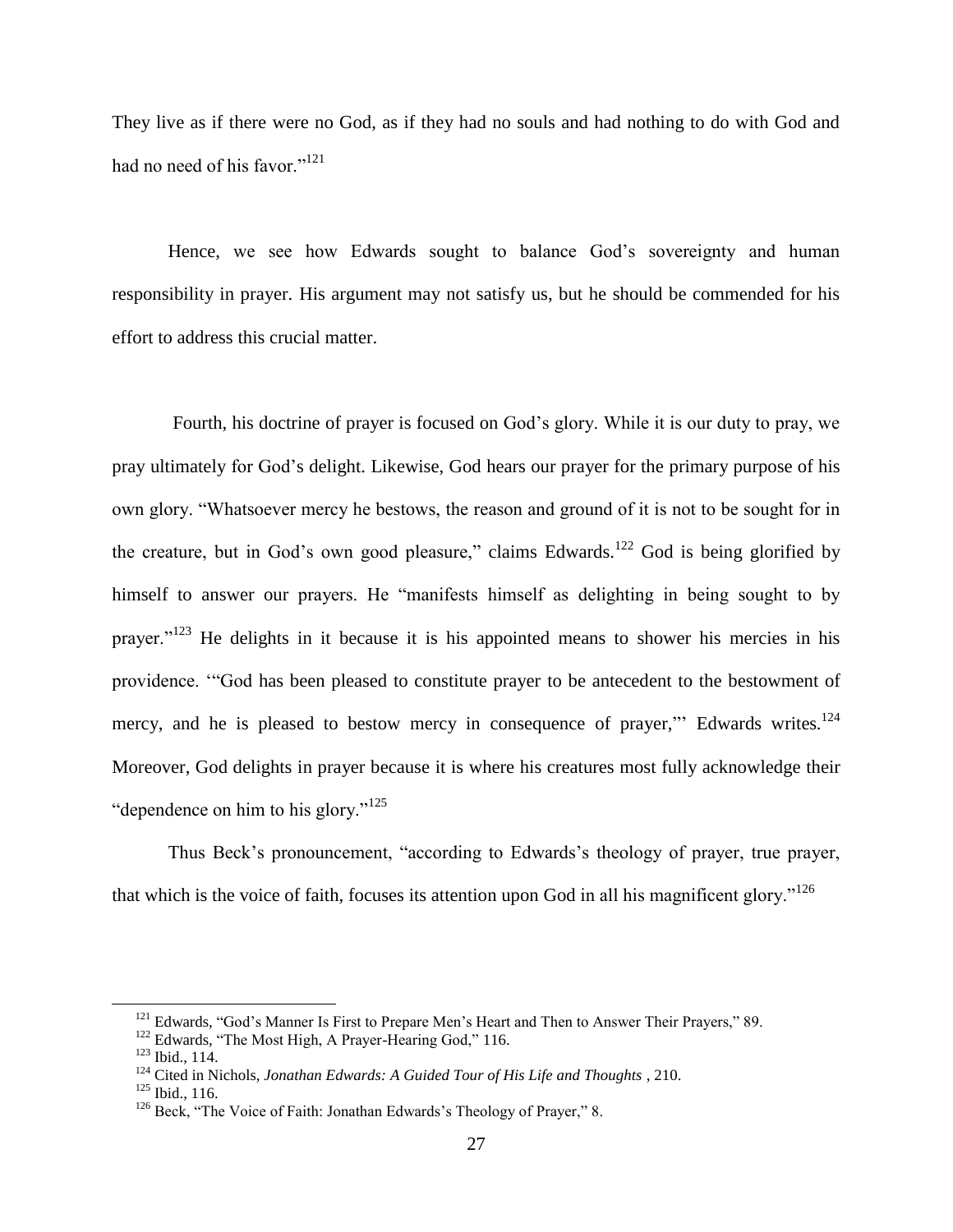## **IV.** *Distinct Emphasis on the Holy Spirit in Prayer*

Roy Walter Williams avouches that "experiential pneumatology" is a "unique contribution of the Puritans."<sup>127</sup> He further argues that "the economy of the Holy Spirit in prayer was a central concept for both Puritan doctrine of the Christian life and the worship of the church.<sup>"128</sup> This is very true to the last Puritan Edwards, who according to Haykin "was deeply indebted to the passionate interest that seventeenth-century Puritanism had in the work of the Holy Spirit."<sup>129</sup> And Beck, who has done an extensive study on Edwards' theology of prayer, indicates that Edwards' pneumatic emphasis on prayer is "the most distinctive and most important part of his theology of prayer. $130$ 

In the previous chapter, we have pointed out how Edwards' doctrine of prayer is theocentric<sup>131</sup> as well as Christocentric. However, for Edwards, "our communication with God the Father and God the Son consists in our possessing of the Holy Ghost, which is their Spirit."<sup>132</sup> Christoph Ehrat, commenting on this point, speaks that "It is this divine Spirit" dwelling in our hearts who takes us into the blessed, unsearchable fellowship of the Trinity.<sup> $133$ </sup> Hence, "All three Persons of the Trinity play a vital role in Edwards's theology of prayer. God expects, hears, and answers prayer. Christ mediates and facilitates prayer. The Holy Spirit motivates believers to prayer."<sup>134</sup>

<sup>&</sup>lt;sup>127</sup> Roy Walter Williams, "The Puritan Concept and Practice of Prayer" (Ph.D. diss., University of London, 1982), 81.

 $128$  Ibid., 94.

<sup>129</sup> Haykin, *A Sweet Flame: Piety in the Letters of Jonathan Edwards*, 1-2.

<sup>&</sup>lt;sup>130</sup> Beck said this to me in our email conversation.

<sup>&</sup>lt;sup>131</sup> I use this term to particularly refer to God the Father.

<sup>&</sup>lt;sup>132</sup> Cited in Christoph Ehrat, "Jonathan Edwards' Treatise Concerning Religious Affections and Its Application to Prayer,‖ *Crux* 24 (1988), 15.

 $133$  Ibid.

<sup>&</sup>lt;sup>134</sup> Beck, "The Voice of Faith: Jonathan Edwards's Theology of Prayer," 160.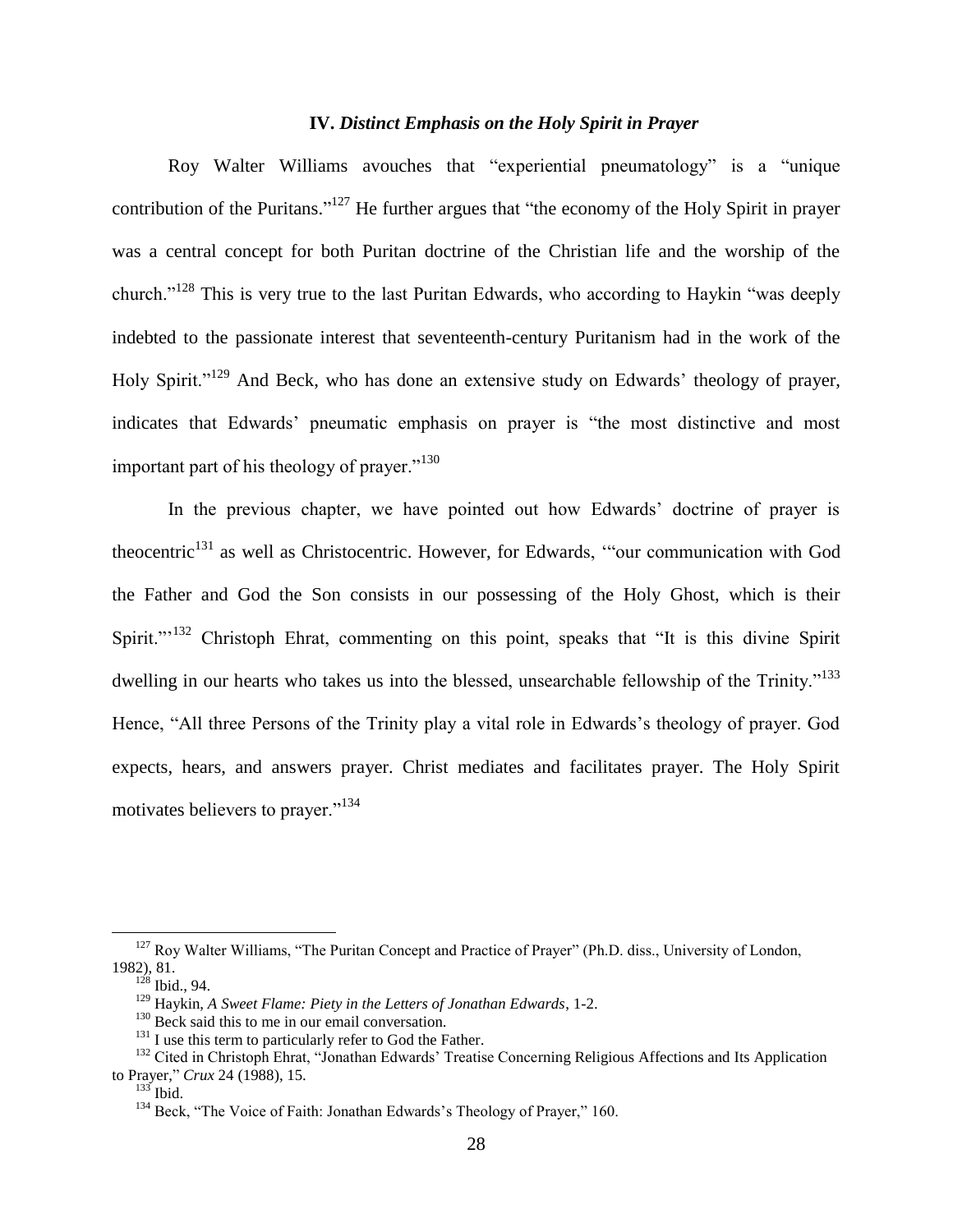## **A. The Holy Spirit as "the true spirit of prayer"**

In his sermon *Hypocrites Deficient in the Duty of Prayer* (1740), Edwards rebukes those who pray hypocritically, those who neglect the duty of secret prayer. One reason he gives as to their manner is that "Hypocrites never had the spirit of prayer."<sup>135</sup> "They may have been stirred up to the external performance of this duty, and that with a great deal of earnestness and affection, and yet always have been destitute of the true spirit of prayer.<sup> $136$ </sup> For Edwards, "the true spirit of prayer is a holy spirit, a gracious spirit."<sup>137</sup> He further expounds: "The true spirit of prayer is no other than God's own spirit dwelling in the hearts of the saints."<sup>138</sup> Thus, for Edwards, the Holy Spirit is the essence of prayer without whom no one can pray. The Holy Spirit makes intercession for us. In some respect he indites our prayers or dictates us to pray, and leads us to pour out our souls before  $God.139$  There will be no true prayer without the Holy Spirit, for he is "the true spirit of prayer." Ehrat expresses it this way:

As there is no true spiritual life without our being profoundly affected by the Holy Spirit, so there is no genuine prayer life without the Holy Spirit's operating in our hearts. It is God's Spirit abiding in us, not some ability that we have in ourselves, who is the source of a rich prayer life. Prayer then becomes a celebration and practice of the presence of the Holy Spirit, which fundamentally differs from an approach that emphasizes techniques, postures and certain formulas. $140$ 

<sup>&</sup>lt;sup>135</sup> Jonathan Edwards, "Hypocrites Deficient in the Duty of Prayer," in *The Works of Jonathan Edwards*, vol. 2, ed. Edward Hickman (1834; reprint, Edinburgh: The Banner of Truth Trust, 1974), 72.

 $136$  Ibid.

<sup>137</sup> Ibid.

<sup>138</sup> Ibid.

<sup>139</sup> Ibid.

<sup>&</sup>lt;sup>140</sup> Ehrat, "Jonathan Edwards' Treatise Concerning Religious Affections and its Application to Prayer," 15.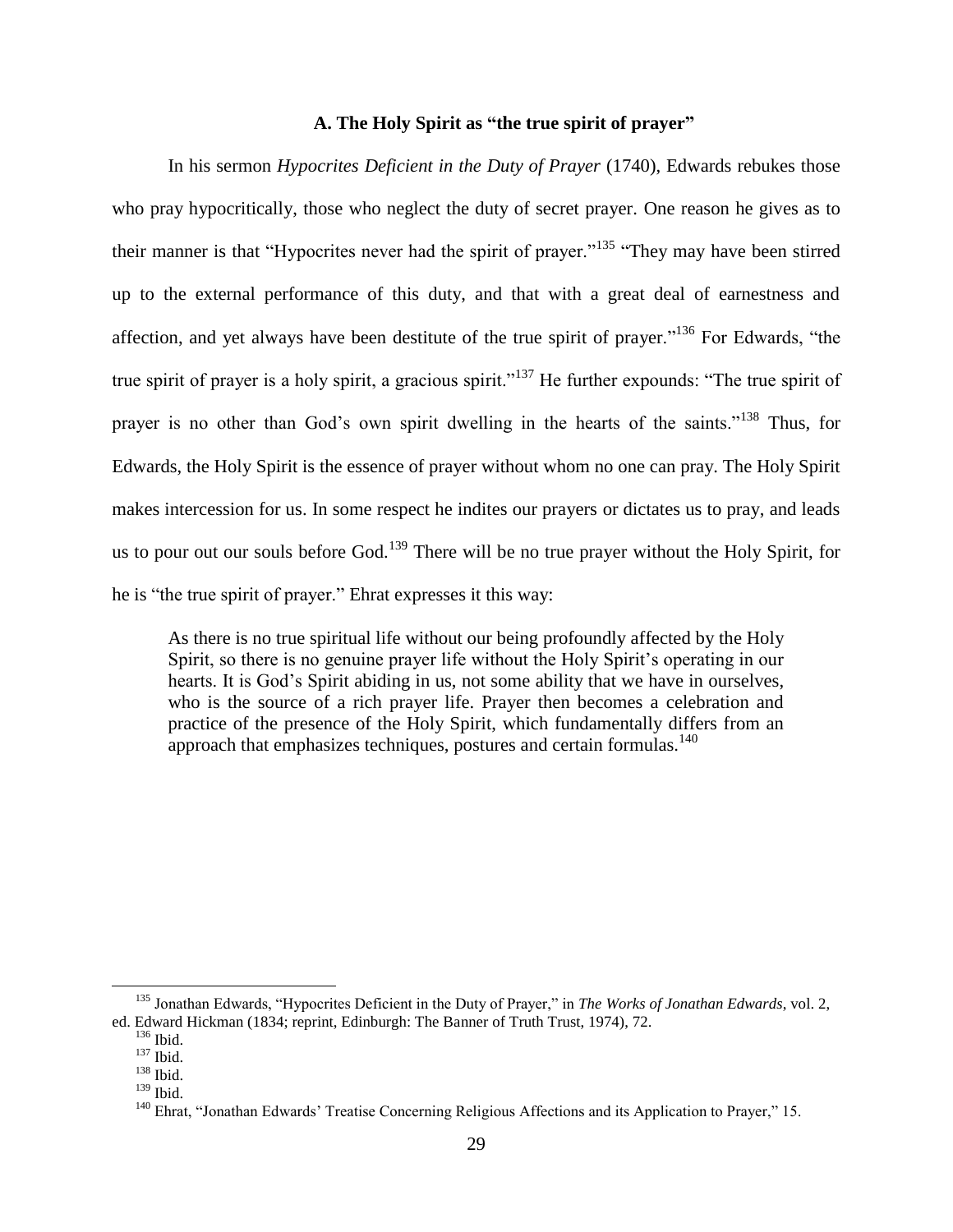### **B. The Holy Spirit as "the greatest blessing that can be asked"**

Edwards' pneumatic stress on prayer is also conspicuous in his preachment called *Praying for the Spirit* (1740). It is a sermon based on Luke 11:3: "How much more shall your heavenly Father give the Holy Spirit to them that ask him." From this verse Edwards asseverates that "the Holy Spirit…is the greatest blessing that can be asked."<sup>141</sup> He is the greatest blessing because it is by him that "we are sanctified and quicked [or made alive]." It is by him that "we have spiritual life." It is by him that "we are conformed to God and have his image, and have the redemption of Christ applied to us and so are possessed of all the blessings of his purchase." "In short, it is by him that "we are actually possessed of true holiness and happiness."<sup>142</sup> He is the "sum of all blessings."<sup>143</sup> Thus, Edwards would exhort his listeners, believers and unbelievers alike to make the Holy Spirit the supreme object of their prayers, because the Holy Spirit, for him, is "the sum of the blessings that Christians have to pray for."<sup>144</sup>

### **C. The Holy Spirit as "the chief subject matter of prayer"**

If the Holy Spirit is the true spirit of prayer, and the greatest blessing that can be asked, it is then no surprise that Edwards considers the Spirit of God "the chief subject matter of prayer."<sup>145</sup> He is, in Beck's words, "the Alpha and Omega of prayer, the totality of all that duty entails."<sup>146</sup> Thus, the person as well as the work of the Spirit is central to Edwards' theology of

<sup>&</sup>lt;sup>141</sup> Jonathan Edwards, "Praying for the Spirit," in *Sermon and Discourses 1739-1742*, vol. 22 of *The Works of Jonathan Edwards*, ed. Harry S. Stout, Nathan O. Hatch, and Kyle P. Farley (New Haven, CT: Yale University Press, 2003), 214.

 $142$  Ibid.

<sup>&</sup>lt;sup>143</sup> Cited in Beck, "The Voice of Faith: Jonathan Edwards's Theology of Prayer," 198.

<sup>&</sup>lt;sup>144</sup> Cited in Ibid.

<sup>&</sup>lt;sup>145</sup> Jonathan Edwards, "Suitableness of Union in Extraordinary Prayer," in *Sermons and Discourses 1743-1758*, ed. Wilson H. Kimnach, vol. 25 of *The Works of Jonathan Edwards*, ed. Harry S. Stout (New Haven, CT: Yale University Press, 2003), 203.

 $146$  Beck, "The Voice of Faith: Jonathan Edwards's Theology of Prayer," 198.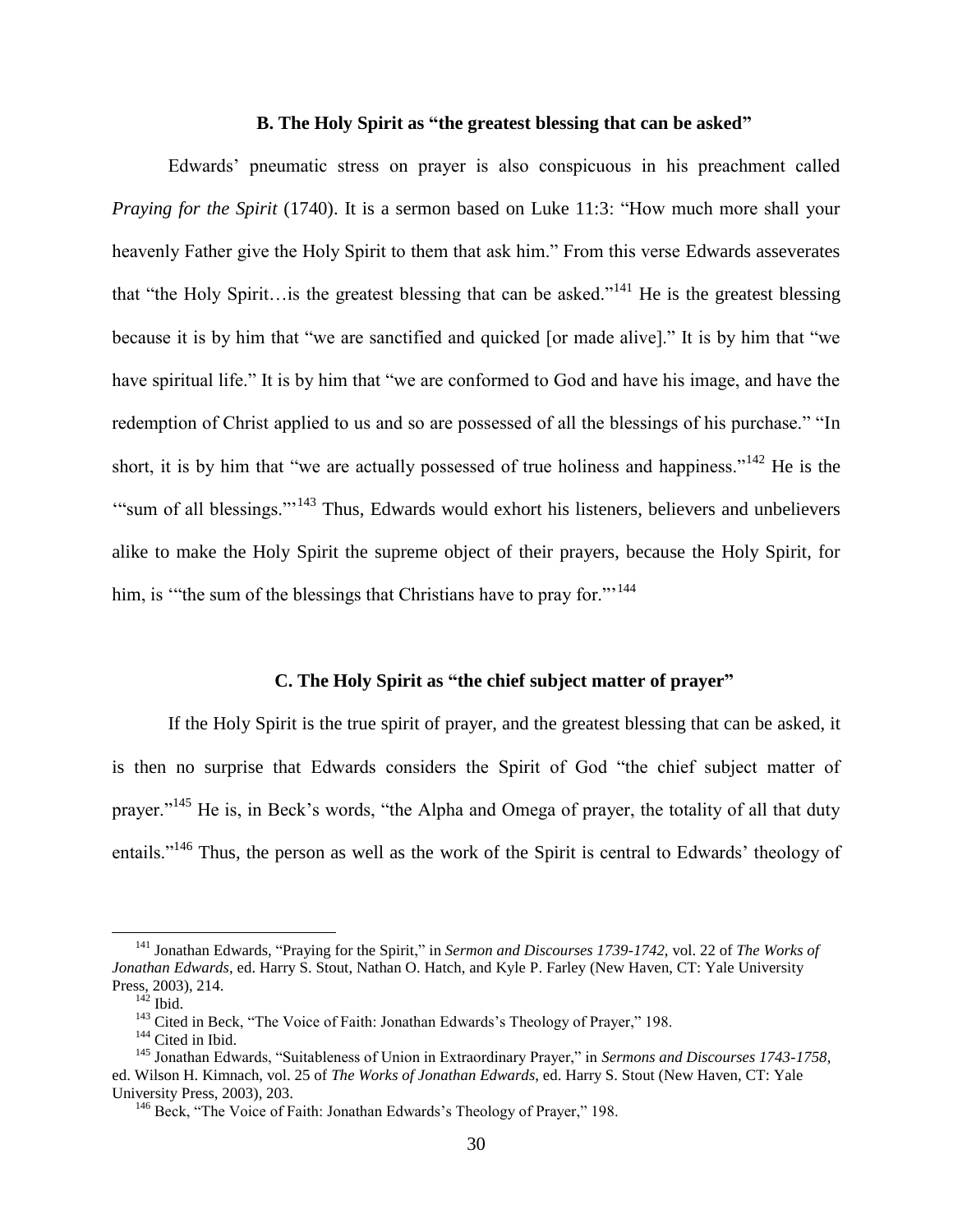prayer. "Let all [therefore] cry for the pouring out of the Spirit on their own souls and on others," implores Edwards.<sup>147</sup> Pray for the Spirit!

#### **V.** *Derived Lessons from His Prayer Life*

Perhaps the most important part of this paper is this section that seeks to answer the question— "what lessons can we glean from Edwards as a remarkable man of prayer?" However, one must realize that Edwards was a uniquely gifted person, and that there was only one Edwards in this world. Therefore, as Whitney says, "In one sense, it's foolish to try to imitate Edwards. He was a genius."<sup>148</sup> Moreover, Edwards was also a sinner like us. He had weaknesses too. Nevertheless, there are things that we can learn from him. First, *his devotion and discipline in prayer*. His private prayer life was indeed a reflection of this devotedly disciplined life. The fact that he was able to spend considerable time in secret, despite the nature of his work as a father, pastor, teacher, and writer confirms this truth. What he was in public was a result of his close converse with God. If he was now a great theologian, it was because he spent great amount of time to the Lord in prayer. As such, he could preach, by God's grace, with all boldness and clear conscience against those hypocrites who shrugged off the duty of secret prayer. He was not hesitant to do so, because he practiced what he preached. Another example that we can follow from his life is *his delight in the Three Persons of God in prayer*. The Triune God was so dear to him. He loved him, and so he enjoyed talking to him. He prayed not only to ask a gift, but also to give God glory. He used prayer as a means of not only pleading for God's mercy, but also praising God for such mercy. Prayer is an act of praise and worship. Finally, we must not forget

 $147$  Edwards, "Praying for the Spirit," 222.

<sup>&</sup>lt;sup>148</sup> Whitney, "Pursuing A Passion For God Through Spiritual Disciples: Learning From Jonathan Edwards," 125.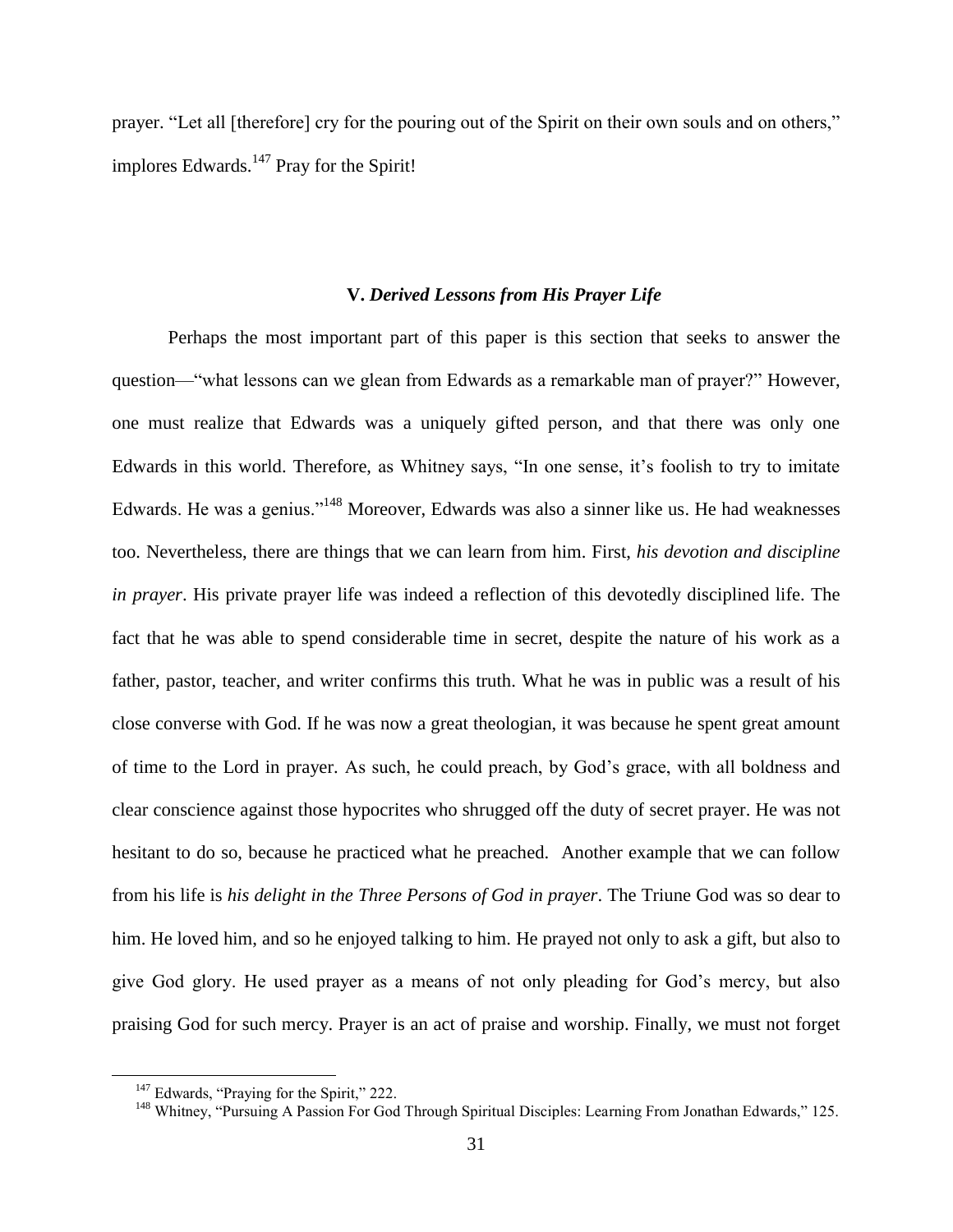that his deep devotion and delight in prayer, was a fruit of *his diligence in his study of the Scripture.* Prayer and God's Word were inseparable for Edwards. He knew that it was impossible to grow in prayer apart from a proper knowledge of the Holy Word. He bled the Bible, so to speak, to get the true blood of prayer, and this blood was flowing into his spiritual vein. Thus, as this blood flowed naturally into his vein, so did his prayer from his mind and heart. He could therefore say: "Prayer seemed to be natural to me, as a breath by which the inward burnings of my heart had vent."<sup>149</sup>

 $149$  Dwight, "Memoirs of Jonathan Edwards," xiii.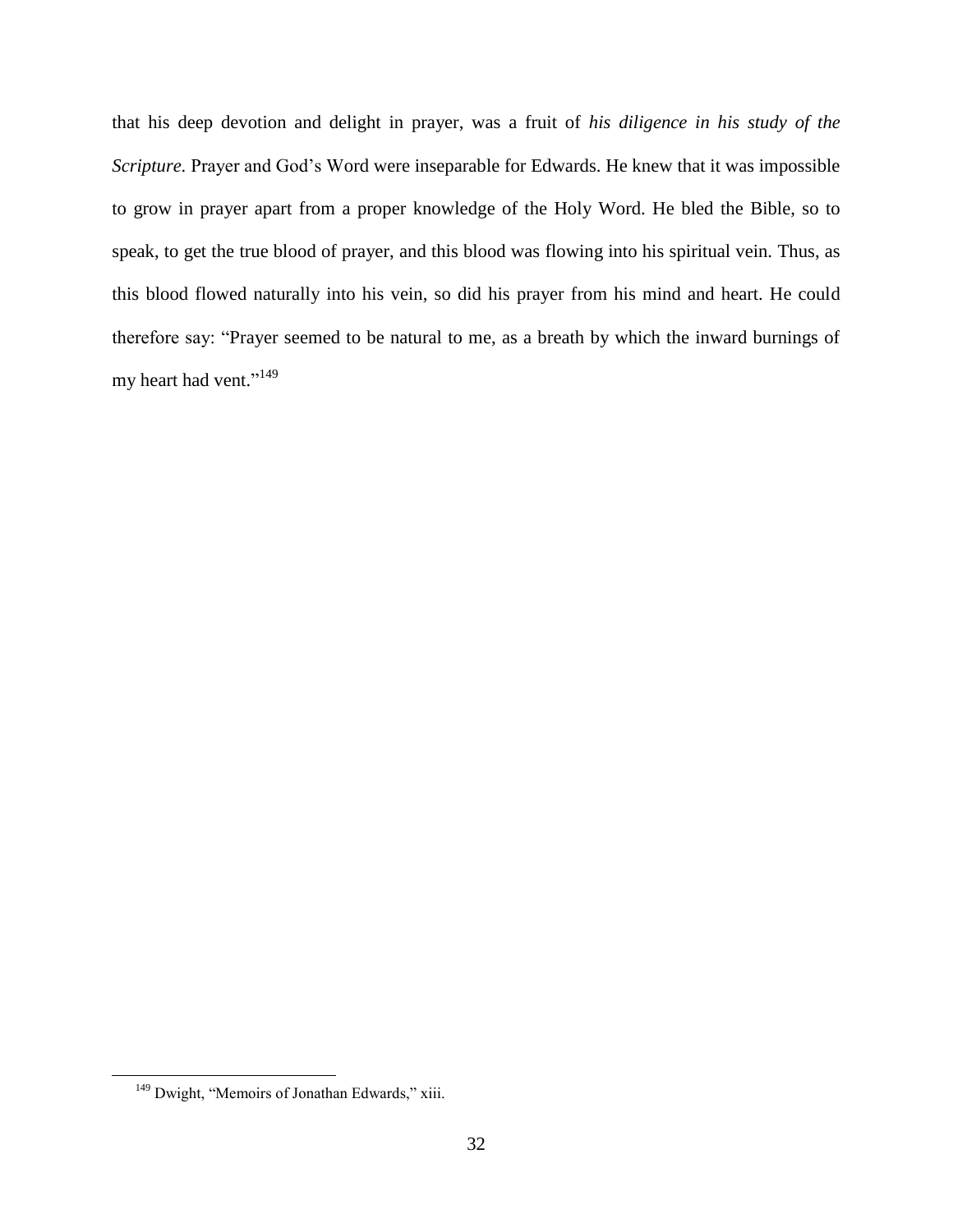## **Bibliography**

- Bakke, Robert Oscar. "The Concert of Prayer: Back to the Future?" D.Min. diss., Gordon-Conwell Theological Seminary, 1993.
- Beck, Peter. "The Voice of Faith: Jonathan Edwards's Theology of Prayer." Ph.D. diss., Southern Baptist Theological Seminary, 2007.
- Brand, David C. *Profile of the Last Puritan: Jonathan Edwards, Self-Love, and the Dawn of the Beatific*. Atlanta, Georgia: Scholars Press, 1991.
- Edwards, Jonathan. *The Works of Jonathan Edwards*. 2 vols. Edited by Edward Hickman. Edinburgh: The Banner of Truth Trust, 1974.

\_\_\_\_\_\_\_\_. *Letters and Personal Writings*. Vol. 16 of *The Works of Jonathan Edwards*. Edited by George S. Claghorn. New Haven: Yale University Press, 1998.

\_\_\_\_\_\_\_\_. *A Call to United, Extraordinary Prayer*. Introduced by David Bryant. Ross shire, U.K.: Christian Heritage, 2003.

\_\_\_\_\_\_\_\_. *Sermon and Discourses 1739-1742*. Vol. 22 of *The Works of Jonathan Edwards*. Edited by Harry S. Stout, Nathan O. Hatch, and Kyle P. Farley. New Haven, CT: Yale University Press, 2003.

\_\_\_\_\_\_\_\_. *Sermons and Discourses 1743-1758*. Vol. 25 of *The Works of Jonathan Edwards*. Edited by Wilson H. Kimnach. New Haven, CT: Yale University Press, 2003.

\_\_\_\_\_\_\_\_. *Praying Together for True Revival*. Edited by T. M. Moore. Phillipsburg, NJ: Presbyterian & Reformed Publishing, 2004.

\_\_\_\_\_\_\_\_. *Glory and Honor of God*. Vol. 2. Edited by Michael D. McMullen. Nashville: Broadman & Holman Publishers, 2004.

\_\_\_\_\_\_\_\_. ―Jonathan Edwards' Treatise Concerning Religious Affections and Its Application to Prayer.‖ *Crux* 24 (1988): 11-16.

- *The Golden Treasury of Puritan Quotations*. Compiled and Edited by Isaac David Ellis Thomas. Carlisle, Pa.: Banner of Truth, 1977.
- *A God Entranced Vision of All Things: The Legacy of Jonathan Edwards*. Edited by John Piper and Justin Taylor. Wheaton: Crossway Books, 2004.